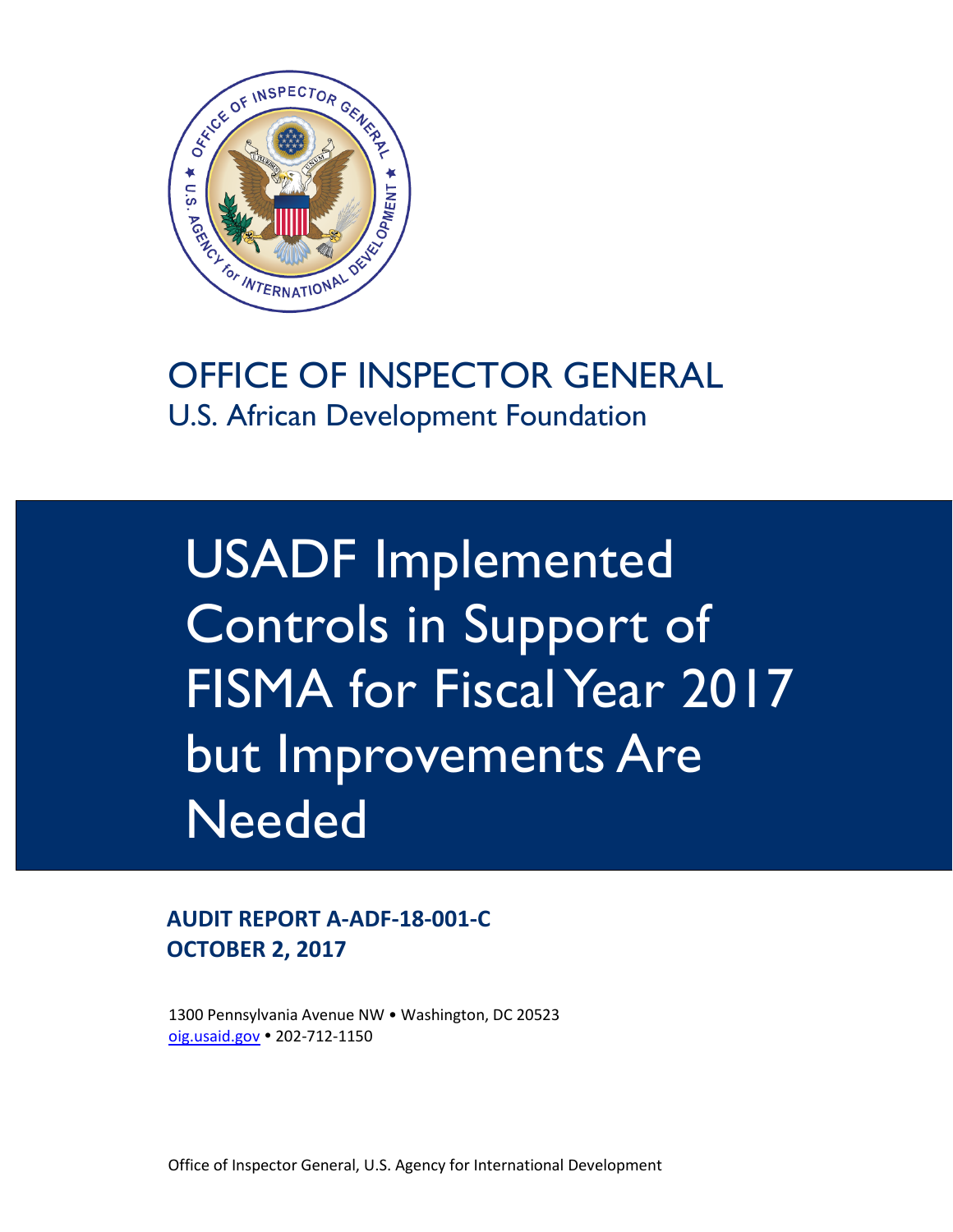The Office of Inspector General provides independent oversight that promotes the efficiency, effectiveness, and integrity of foreign assistance provided through the entities under OIG's jurisdiction: the U.S. Agency for International Development, U.S. African Development Foundation, Inter-American Foundation, Millennium Challenge Corporation, and Overseas Private Investment Corporation.

### **Report waste, fraud, and abuse**

**U.S. African Development Foundation Hotline** Email: [adfhotline@usaid.gov](mailto:adfhotline@usaid.gov) Phone: 202-712-1023 or 800-230-6539 Mail: USAID OIG, Attn: USADF Hotline, P.O. Box 657, Washington, DC 20044-0657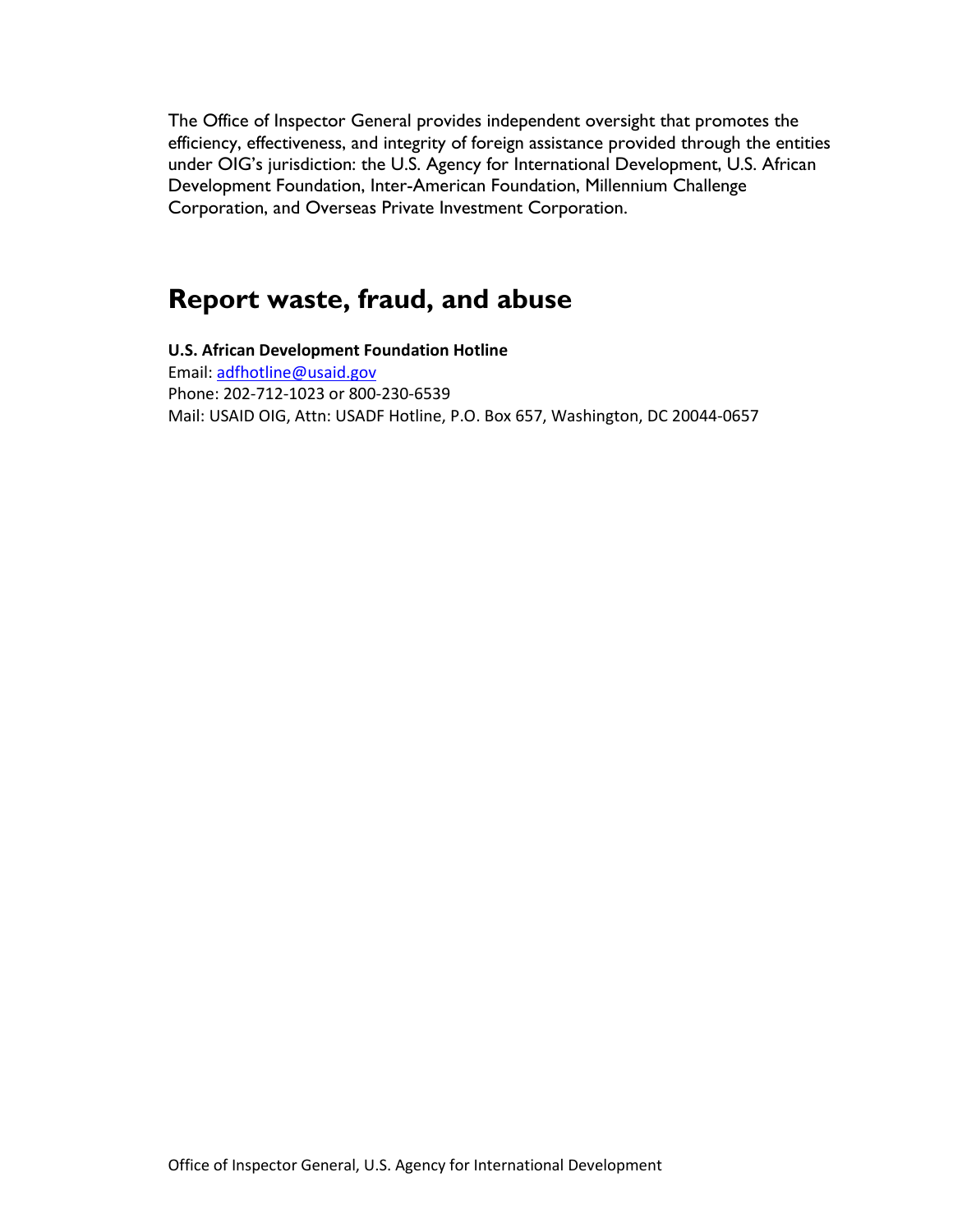

### **MEMORANDUM**

- **DATE:** October 2, 2017
- **TO:** USADF, President and Chief Executive Officer, C.D. Glin
- **FROM:** Deputy Assistant Inspector General for Audit, Alvin A. Brown /s/
- **SUBJECT:** USADF Implemented Controls in Support of FISMA for Fiscal Year 2017, but Improvements Are Needed (A-ADF-18-001-C)

Enclosed is the final audit report on the U.S. African Development Foundation's (USADF) compliance with the Federal Information Security Modernization Act of 2014 (FISMA) during fiscal year 2017. The Office of Inspector General (OIG) contracted with the independent certified public accounting firm CliftonLarsonAllen LLP (Clifton) to conduct the audit. The contract required Clifton to perform the audit in accordance with generally accepted government auditing standards.

In carrying out its oversight responsibilities, OIG reviewed Clifton's report and related audit documentation and inquired of its representatives. Our review, which was different from an audit performed in accordance with generally accepted government auditing standards, was not intended to enable us to express, and we do not express, an opinion on USADF's compliance with FISMA. Clifton is responsible for the enclosed auditor's report and the conclusions expressed in it. We found no instances in which Clifton did not comply, in all material respects, with applicable standards.

The audit objective was to determine whether USADF implemented certain security controls for selected information systems consistent with FISMA. To answer the audit objective, Clifton tested USADF's implementation of selected controls outlined in the National Institute of Standards and Technology's Special Publication 800-53, Revision 4, "Security and Privacy Controls for Federal Information Systems and Organizations." Clifton auditors reviewed all seven systems in USADF's inventory as of March 13, 2017. Fieldwork took place at USADF's headquarters in Washington, DC, from March 8 to July 25, 2017.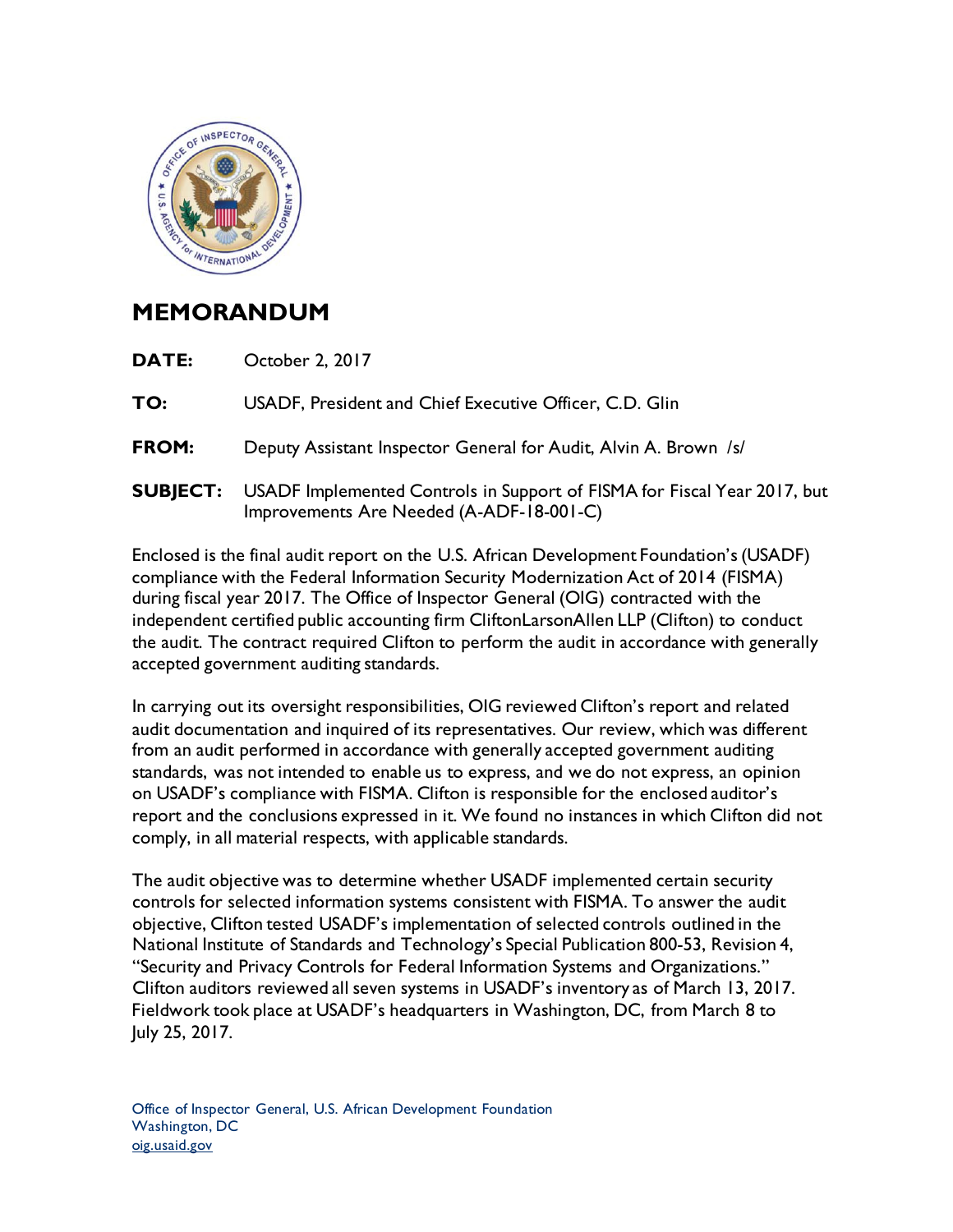Clifton concluded that USADF implemented 71 of 91 selected security controls designed to preserve the confidentiality, integrity, and availability of its information and information systems. For example, USADF did the following:

- Implemented an effective process to monitor, review, and analyze audit logs.
- Implemented an effective general and role-based security awareness training program.
- Maintained an effective program for incident handling and response.
- Documented and implemented an enterprise architecture.
- Documented approved deviations from the U.S. Government Configuration Baseline settings and implemented a process to check for compliance.
- Implemented multifactor authentication for network access to privileged accounts.
- Implemented a process to maintain the inventory of information system components.

However, USADF did not completely implement the remaining 20 security controls.

Clifton made and OIG agrees with the following recommendations to USADF's management to address the weaknesses identified; we will track the recommendations until USADF fully implements them. We recommend USADF's chief information security officer:

**Recommendation 1.** Strengthen the organization-wide information security program in accordance with National Institute of Standards and Technology standards by establishing and implementing documented processes to:

- Establish, communicate, and implement an organization-wide risk management strategy for operation and use of the Foundation's information systems in accordance with National Institute of Standards and Technology standards.
- Review and update the system security plans to reflect National Institute of Standards and Technology Special Publication 800-53, Revision 4, "Security and Privacy Controls for Federal Information Systems and Organizations." At a minimum, this should include a determination whether the security requirements and controls for the system are adequately documented and reflect the current information system environment.
- Perform information system security assessments on an annual basis in accordance with USADF's policy.
- Review and update the system risk assessments to account for all known vulnerabilities, threat sources, and security controls planned or in place, and determine the residual risk to ensure the authorizing official has appropriate knowledge of the state of the information systems' security.
- Identify all known security weaknesses, associated corrective plans, and estimated completion dates in the plan of action and milestones, and demonstrate recommendations are effectively remediated prior to closing them.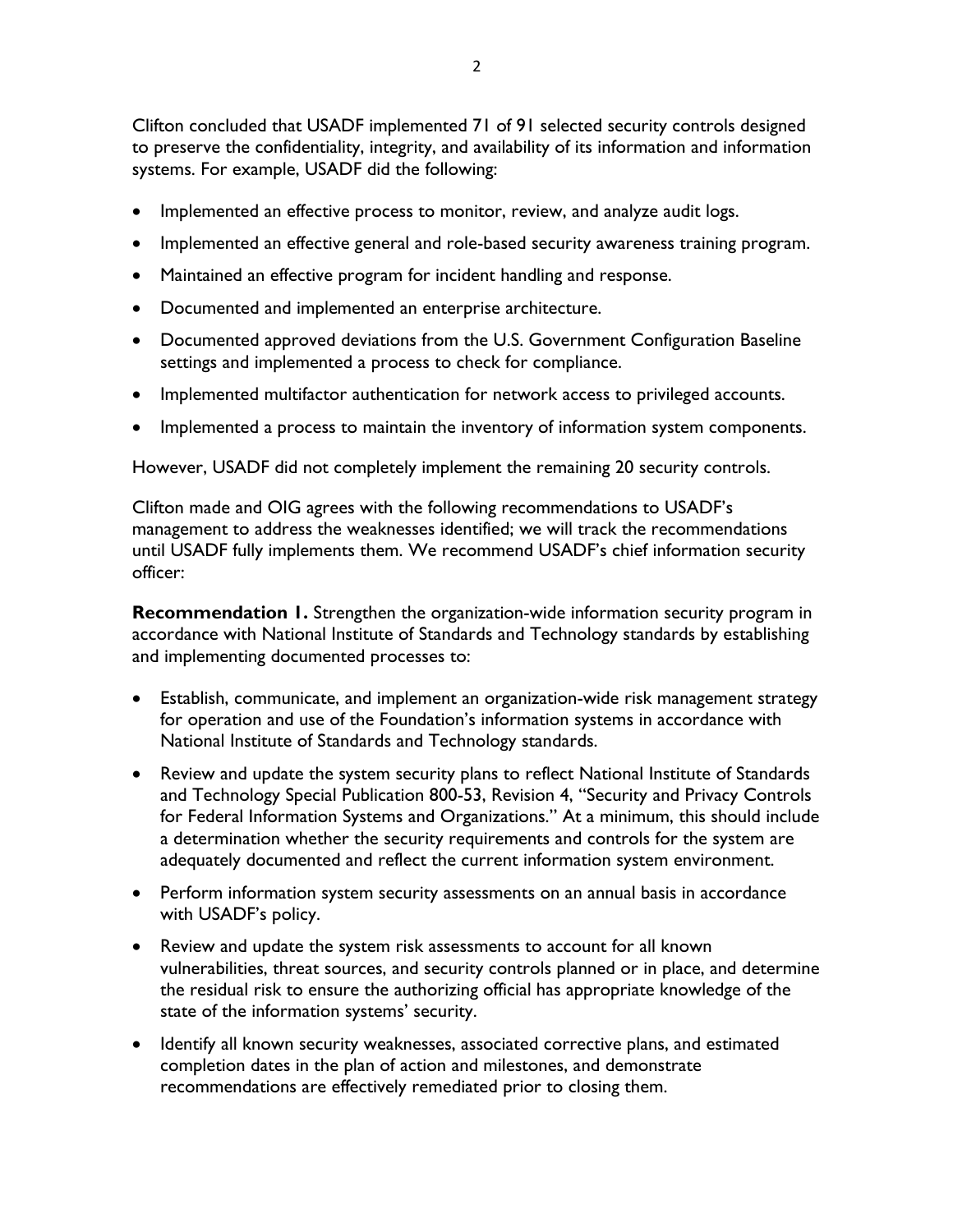**Recommendation 2.** Develop and implement a documented process to track and remediate vulnerabilities in accordance with USADF's policy. This includes confirming patches are applied in a timely manner and tested prior to implementation in accordance with USADF policy.

**Recommendation 3.** Develop and implement a documented process to migrate unsupported applications from their existing platform to vendor-supported platforms. That process must document the risks, required approvals, and adequate mitigating controls that will be used for unsupported software until it can be migrated to vendorsupported platforms.

**Recommendation 4.** Develop and implement a written process to enforce the immediate disabling of employee user accounts upon separation from the organization and perform account recertification in accordance with USADF policy, including adhering to the required frequency for recertifying accounts and providing responses.

In finalizing the report, Clifton evaluated USADF's responses to the recommendations. Both Clifton and OIG acknowledge USADF's management decisions on all four recommendations.

We appreciate the assistance extended to our staff and Clifton employees during the engagement.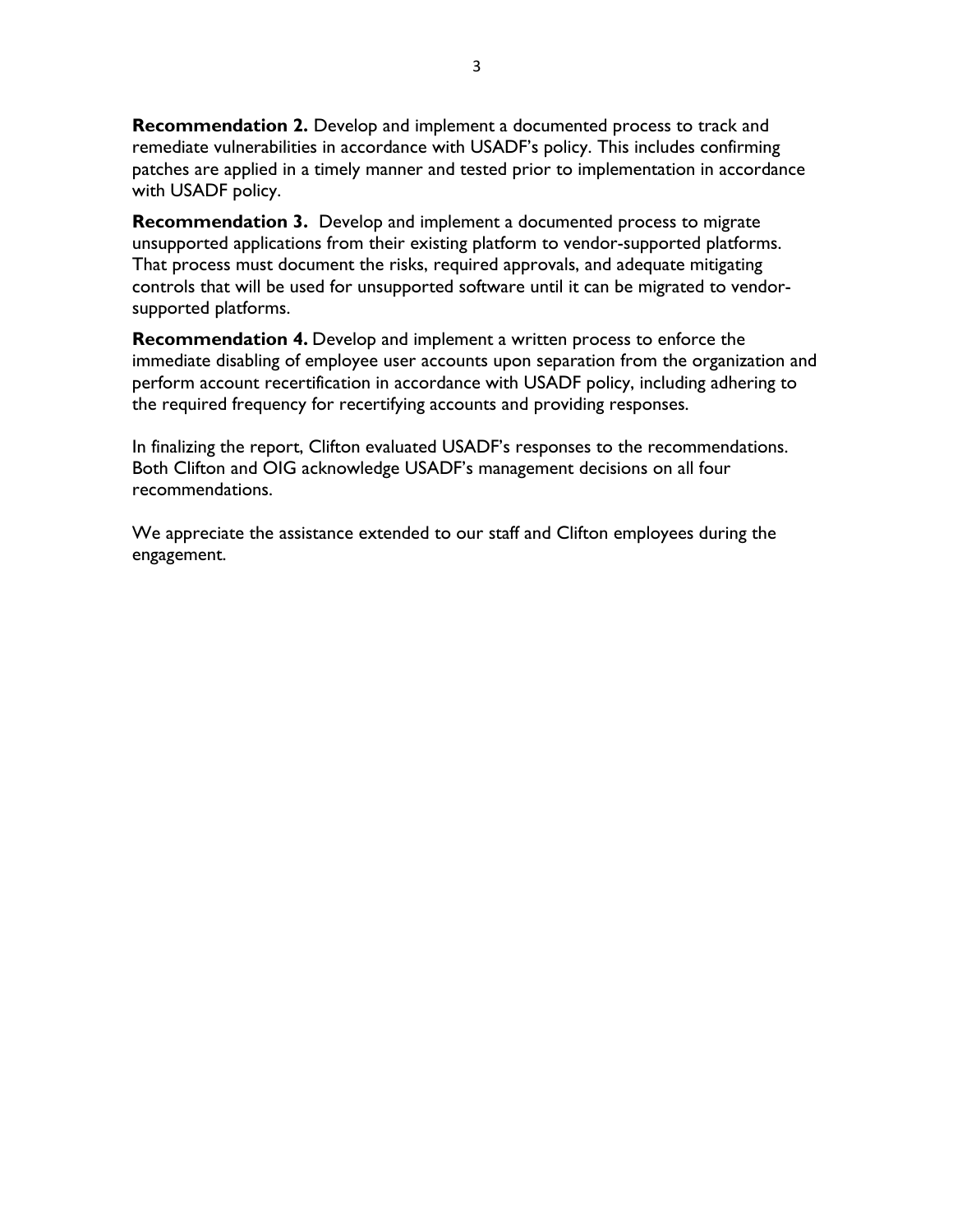

**United States African Development Foundation Needs to Strengthen its Organization-Wide Information Security Program to Comply with the Federal Information Security Modernization Act of 2014**

**Fiscal Year 2017**

**Final Report**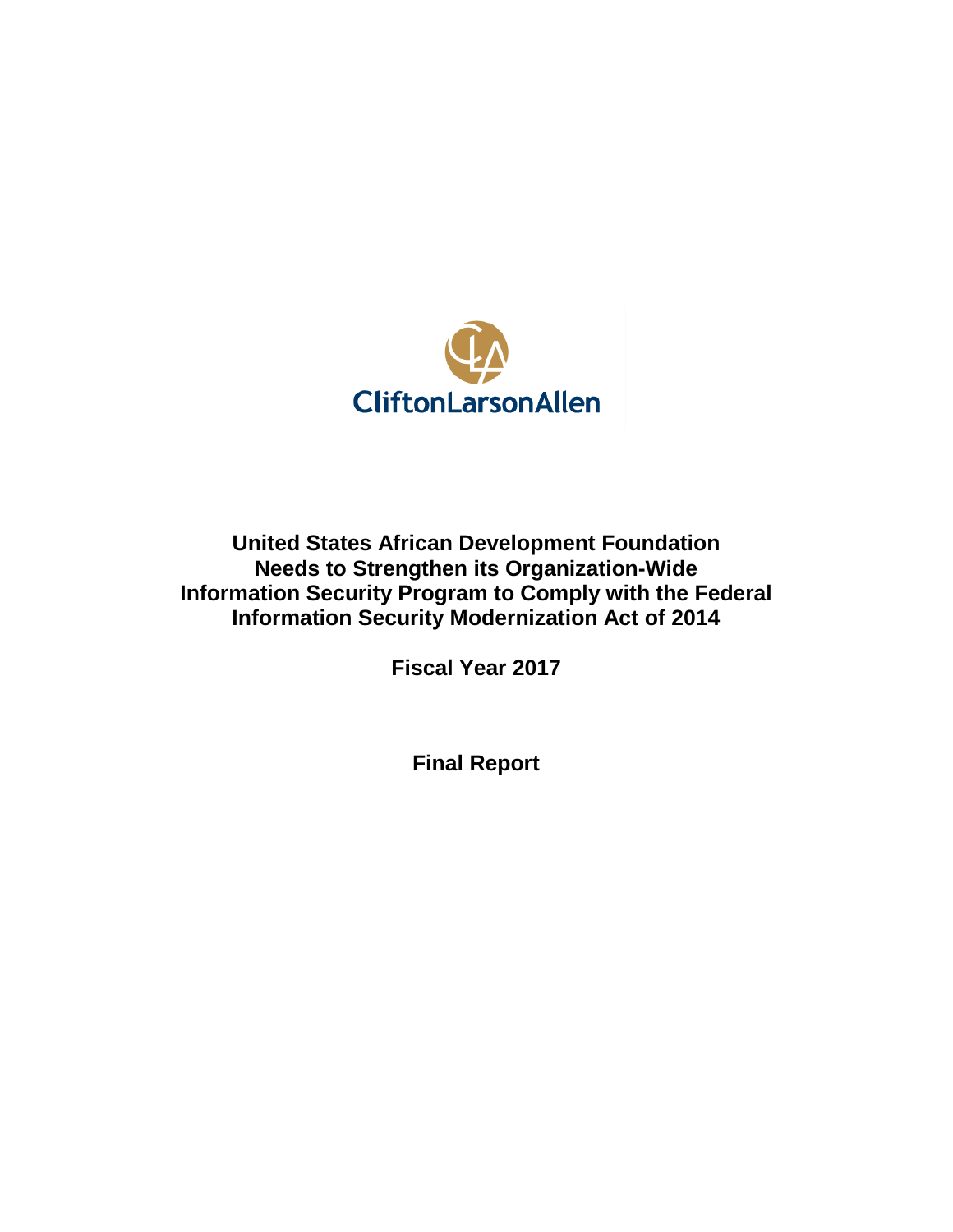

CliftonLarsonAllen LLP 901 North Glebe Road, Suite 200 Arlington, VA 22203 571-227-9500 | fax 571-227-9552 CLAconnect.com

September 22, 2017

Mr. Mark Norman Director, Information Technology Audits Division United States Agency for International Development Office of the Inspector General 1300 Pennsylvania Avenue, NW Washington, DC 20005-2221

Dear Mr. Norman:

Enclosed is the final version of our report on the United States African Development Foundation's (USADF) compliance with the Federal Information Security Modernization Act of 2014 (FISMA), *The United States African Development Foundation Needs to Strengthen its Organization-Wide Information Security Program to Comply with the Federal Information Security Modernization Act of 2014*. The USAID Office of Inspector General contracted with the independent certified public accounting firm of CliftonLarsonAllen LLP to conduct the audit in support of the FISMA requirement for an annual evaluation of USADF's information security program.

The objective of this performance audit was to determine whether USADF implemented certain security controls for selected information systems in support of FISMA. The audit included the testing of selected management, technical, and operational controls outlined in National Institute of Standards and Technology Special Publication 800-53, Revision 4, *Security and Privacy Controls for Federal Information Systems and Organizations.* 

For this audit, we reviewed selected controls from the entire population of seven USADF information systems as of March 13, 2017. This included one internal and six external systems. The audit also included a vulnerability assessment of USADF's general support system and an evaluation of USADF's process for identifying and correcting/mitigating technical vulnerabilities. The audit fieldwork was performed at USADF's headquarters in Washington, D.C., from March 8, 2017, through July 25, 2017.

Our audit was performed in accordance with *Government Auditing Standards*, issued by the Comptroller General of the United States. Those standards require that we plan and perform the audit to obtain sufficient, appropriate evidence to provide a reasonable basis for our findings and conclusions based on our audit objectives. We believe that the evidence obtained provides a reasonable basis for our findings and conclusions based on our audit objectives.

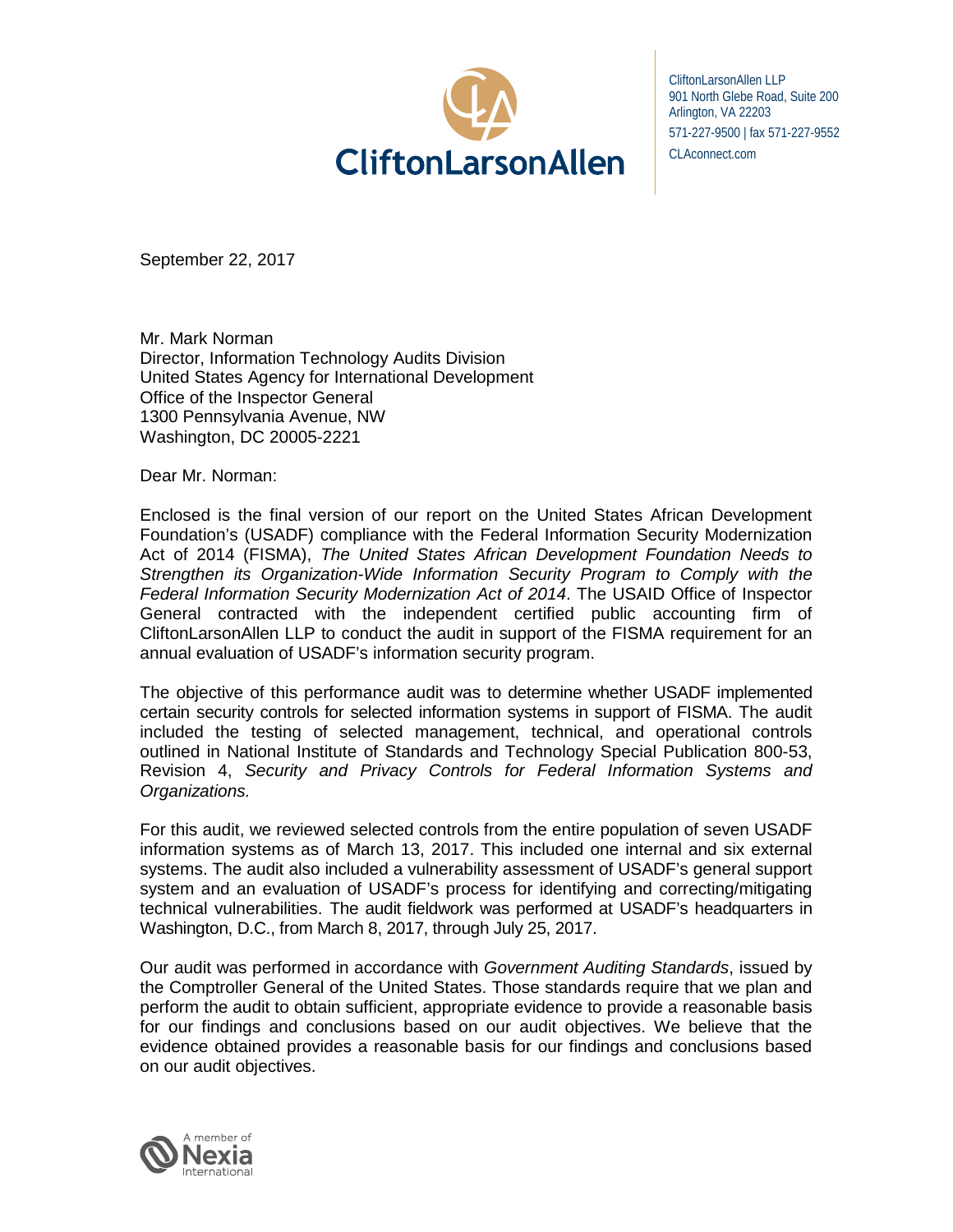The audit concluded that USADF implemented 71 of 91 security controls reviewed for selected information systems in support of FISMA. Although USADF generally had policies for its information security program, its implementation of those policies for 20 of 91 security controls was not fully effective to preserve the confidentiality, integrity, and availability of the foundation's information and information systems, potentially exposing them to unauthorized access, use, disclosure, disruption, modification, or destruction. Consequently, the audit identified areas in USADF's information security program that needed to be improved. We are making 4 recommendations to assist USADF in strengthening its information security program.

This report is for the purpose of concluding on the audit objective described above. Accordingly, this report is not suitable for any other purpose.

We appreciate the assistance we received from the staff of USADF and the opportunity to serve you. We will be pleased to discuss any questions you may have.

Very truly yours,

CLIFTONLARSONALLEN LLP

Clifton Larson Allen LLP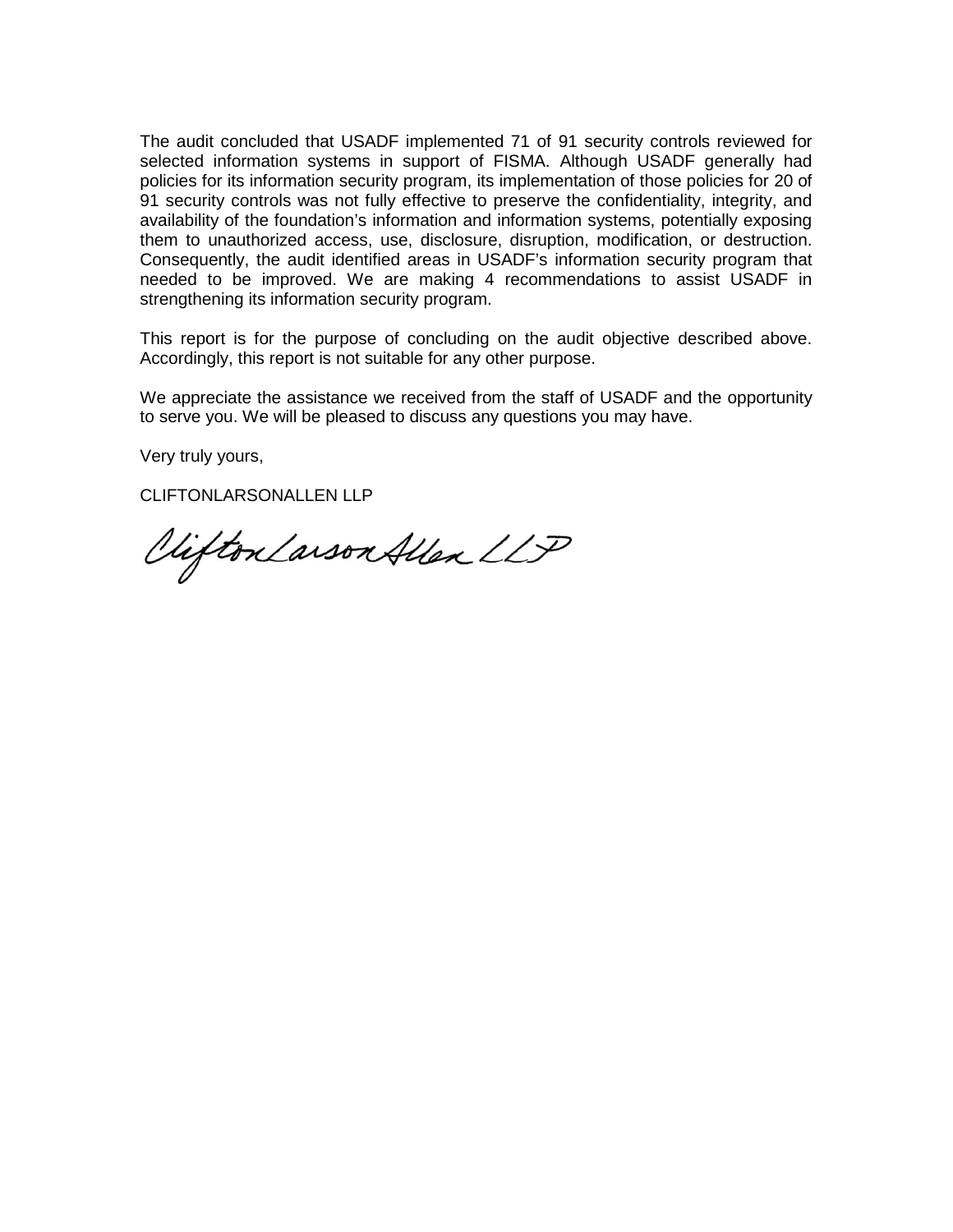# TABLE OF CONTENTS

| USADF Needs to Strengthen the Organization-Wide                                |  |  |
|--------------------------------------------------------------------------------|--|--|
|                                                                                |  |  |
|                                                                                |  |  |
| Multifactor Authentication for Non-Privileged Accounts                         |  |  |
|                                                                                |  |  |
|                                                                                |  |  |
|                                                                                |  |  |
|                                                                                |  |  |
| Appendix IV - Prior Recommendations Implemented During Fieldwork24             |  |  |
| Appendix V - Prior Recommendations USADF Closed Without Adequate Remediation25 |  |  |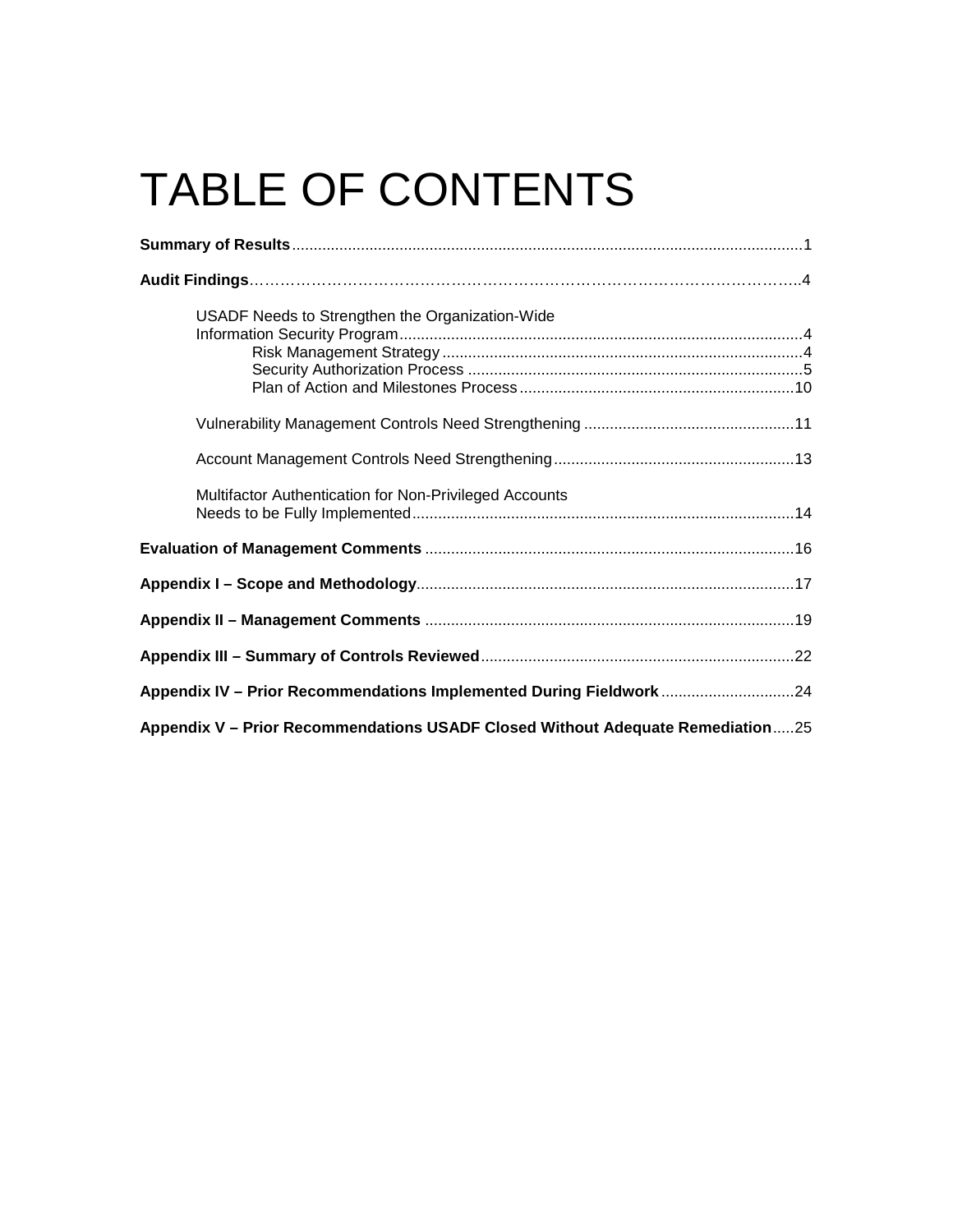## SUMMARY OF RESULTS

The Federal Information Security Modernization Act of  $2014<sup>1</sup>$  $2014<sup>1</sup>$  $2014<sup>1</sup>$  (FISMA), requires federal agencies to develop, document, and implement an agency wide information security program to protect their information and information systems, including those provided or managed by another agency, contractor, or other source. Because the United States African Development Foundation (USADF) is a federal agency, it is required to comply with federal information security requirements.

The act also requires agency heads to ensure that (1) employees are sufficiently trained in their security responsibilities, (2) security incident response capabilities are established, and (3) information security management processes are integrated with the agency's strategic and operational planning processes. All agencies must also report annually to the Office of Management and Budget (OMB) and to congressional committees on the effectiveness of their information security program. In addition, FISMA has established that the standards and guidelines issued by the National Institute of Standards and Technology are mandatory for federal agencies.

The U.S. Agency for International Development's Office of Inspector General engaged us, CliftonLarsonAllen LLP, to conduct an audit in support of the FISMA requirement for an annual evaluation of USADF's information security program. The objective of this performance audit was to determine whether USADF implemented certain security controls for selected information systems<sup>[2](#page-9-1)</sup> in support of FISMA.

Our audit was performed in accordance with generally accepted government auditing standards. Those standards require that we plan and perform the audit to obtain sufficient, appropriate evidence to provide a reasonable basis for our findings and conclusions based on our audit objectives. We believe that the evidence obtained provides a reasonable basis for our findings and conclusions based on our audit objectives.

For this audit, we reviewed selected controls from the entire population of seven USADF information systems<sup>[3](#page-9-2)</sup> as of March 13, 2017. This included one internal and six external systems.

<span id="page-9-0"></span><sup>&</sup>lt;sup>1</sup> The Federal Information Security Modernization Act of 2014 (Public Law 113–283– December 18, 2014) amends the Federal Information Security Management Act of 2002 to (1) reestablish the oversight authority of the Director of OMB with respect to agency information security policies and practices and (2) set forth authority for the Secretary of the Department of Homeland Security to administer the implementation of such policies and practices for information systems.  $\overline{\phantom{a}}$ 

<span id="page-9-1"></span>See Appendix III for a list of controls reviewed.

<span id="page-9-2"></span><sup>&</sup>lt;sup>3</sup> According to NIST, an information system is a discrete set of information resources organized for the collection, processing, maintenance, use, sharing, dissemination, or disposition of information.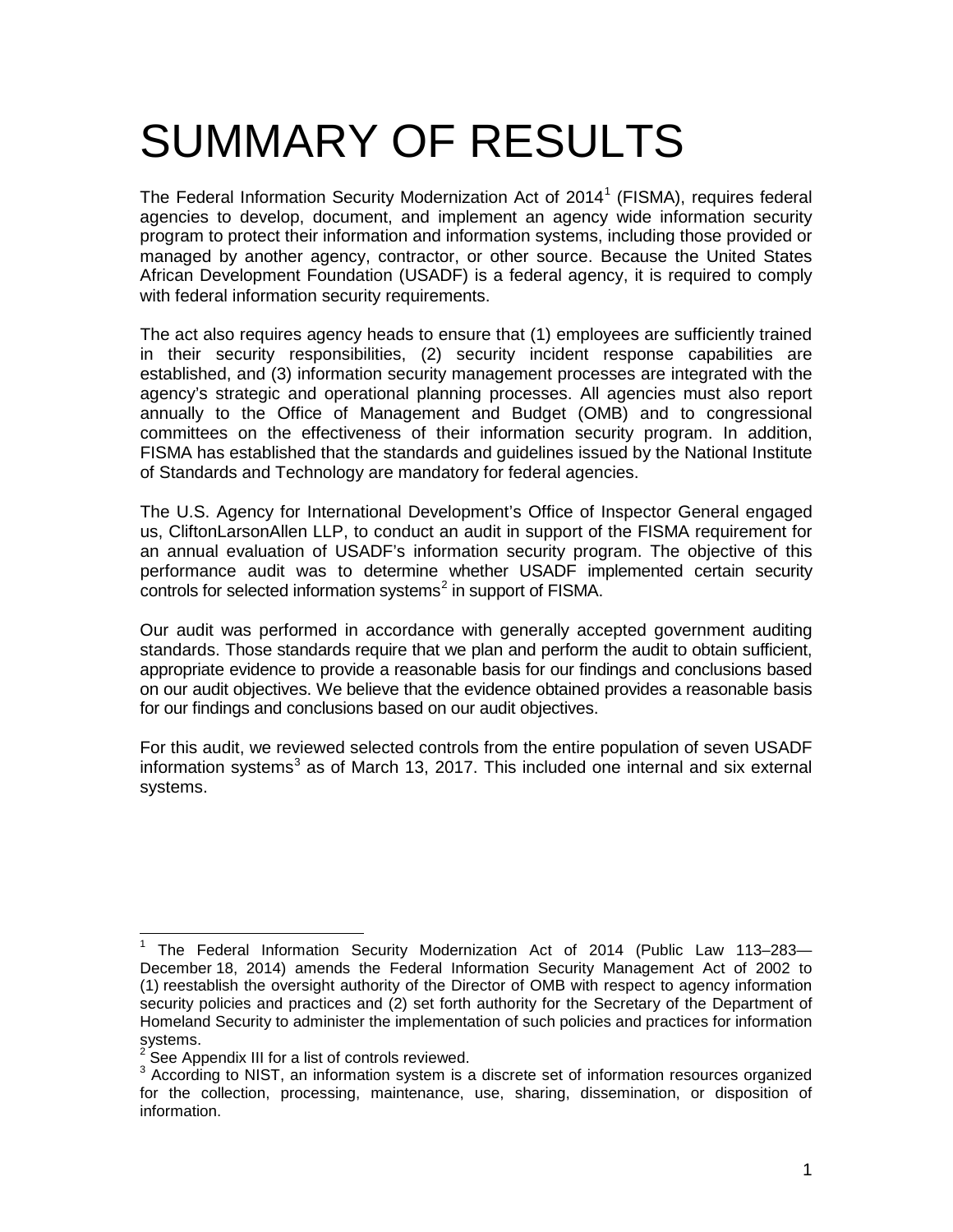#### **Results**

The audit concluded that USADF implemented 71 of 91 security controls reviewed for selected information systems in support of FISMA. For example, USADF:

- Implemented effective audit log monitoring, review and analysis.
- Implemented an effective general and role based security awareness training program.
- Maintained an effective program for incident handling and response.
- Documented and implemented an enterprise architecture.
- Documented approved deviations from the United States Government Configuration Baseline settings and implemented a process to check for compliance.
- Implemented multifactor authentication for network access to privileged accounts.
- Implemented a process to maintain the inventory of information system components.

In addition, USADF implemented four fiscal year (FY) 2015 and 18 FY 2016 audit recommendations, two of which were implemented during audit fieldwork. Therefore, since USADF completed the corrective action we did not fully develop findings related to those recommendations in this report. See Appendix IV for a listing of the two recommendations that were implemented during fieldwork.

Although USADF had policies for its information security program, its implementation of those policies was not always fully effective to preserve the confidentiality, integrity, and availability of the foundation's information and information systems, potentially exposing them to unauthorized access, use, disclosure, disruption, modification, or destruction. The audit found that USADF had not effectively implemented 20 of 91 security controls and identified the following actions that USADF needs to take to correct the weaknesses in its information security program:

- Develop and fully implement an entity-wide program for managing risk associated with the operation and use of the foundation's information systems.
- Perform security assessments and authorizations of systems in accordance with National Institute of Standards and Technology (NIST) standards and OMB guidance, including conducting security control assessments and updating system security plans (SSPs) and risk assessments in accordance with NIST standards.
- Develop and fully implement a documented process to ensure that plan of action and milestones (POA&Ms) for two systems include all known security control weaknesses and are adequately documented.
- Develop and fully implement a documented process to ensure that weaknesses identified in vulnerability scans are remediated timely and patches are consistently tested in accordance with USADF policy.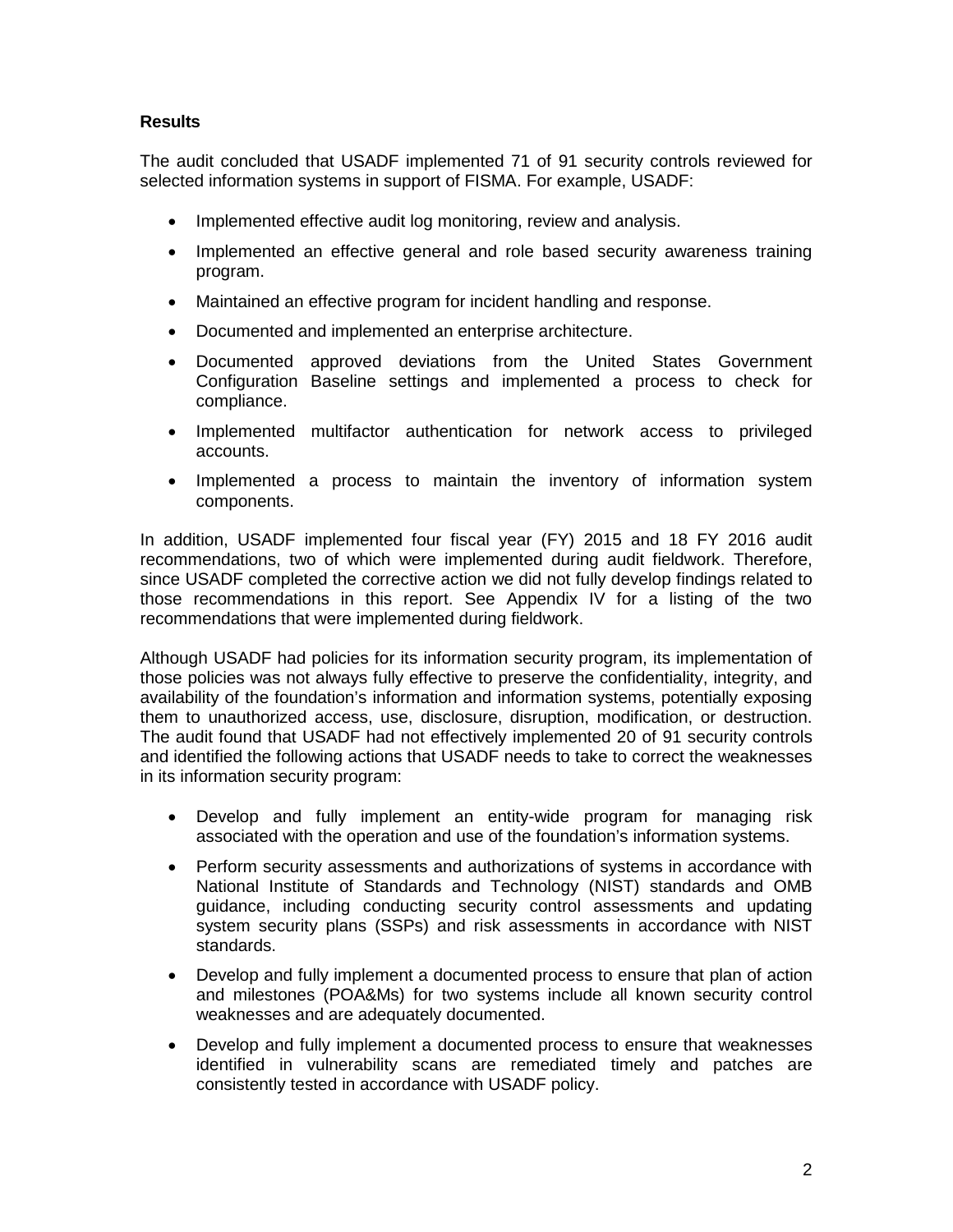- Develop and fully implement a documented process to ensure the foundation's account management policies are adhered to.
- Develop and fully implement a documented process to ensure multifactor authentication is implemented and enforced for local and network access.

We made four recommendations to assist USADF in strengthening its information security program. In response to the draft report, USADF outlined and described its plans to address all four audit recommendations. Based on our evaluation of their comments, we acknowledge management decisions on all recommendations. USADF's comments are included in their entirety in Appendix II.

Detailed findings appear in the following section. Appendix I describes the audit scope and methodology.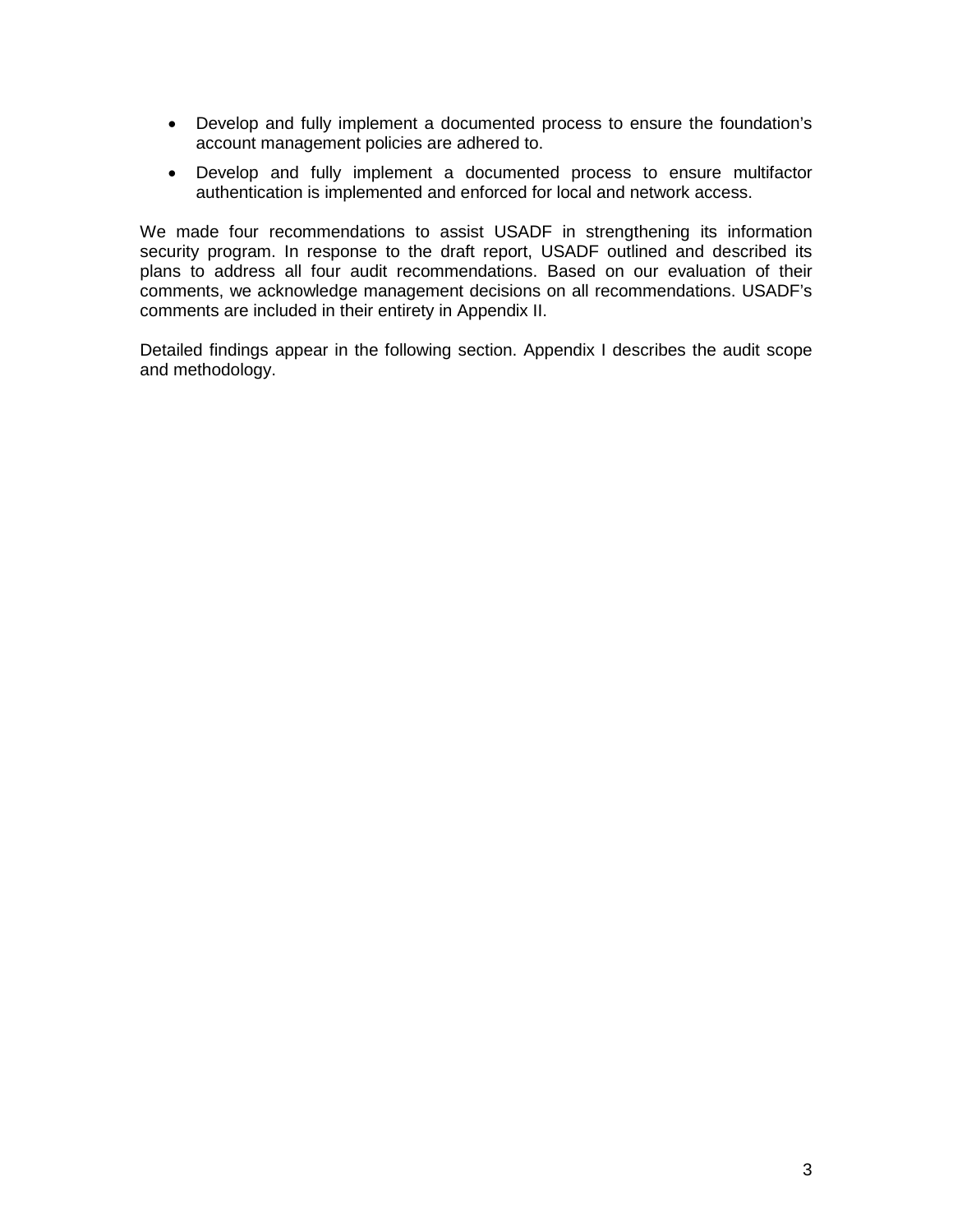### AUDIT FINDINGS

#### **1. USADF Needs to Strengthen the Organization-Wide Information Security Program**

FISMA requires agencies to develop, document and implement an agency-wide information security program to provide information security for the information and information systems that support the agency's operations. NIST Special Publication (SP) 800-53, Revision 4, *Security and Privacy Controls for Federal Information Systems and Organizations*, states that organization-wide information security program management controls place an emphasis on the overall security program and are intended to enable compliance with applicable federal laws, Executive Orders, directives, policies, regulations, and standards.

USADF had not fully implemented an organization-wide information security program. Specifically, weaknesses were noted in the following program management controls tested:

- Risk Management Strategy
- Security Authorization Process
	- o System Security Plans
	- o Security Control Assessments
	- o Risk Assessments
- Plan of Action and Milestones Process

#### **Risk Management Strategy**

NIST SP 800-53, Revision 4, security control PM-9, states the following regarding an entity-wide risk management strategy:

The organization:

- a. Develops a comprehensive strategy to manage risk to organizational operations and assets, individuals, other organizations, and the Nation associated with the operation and use of information systems;
- b. Implements the risk management strategy consistently across the organization; and
- c. Reviews and updates the risk management strategy [Assignment: organization-defined frequency] or as required, to address organizational changes.

*Supplemental Guidance*: An organization-wide risk management strategy includes, for example, an unambiguous expression of the risk tolerance for the organization, acceptable risk assessment methodologies, risk mitigation strategies, a process for consistently evaluating risk across the organization with respect to the organization's risk tolerance, and approaches for monitoring risk over time.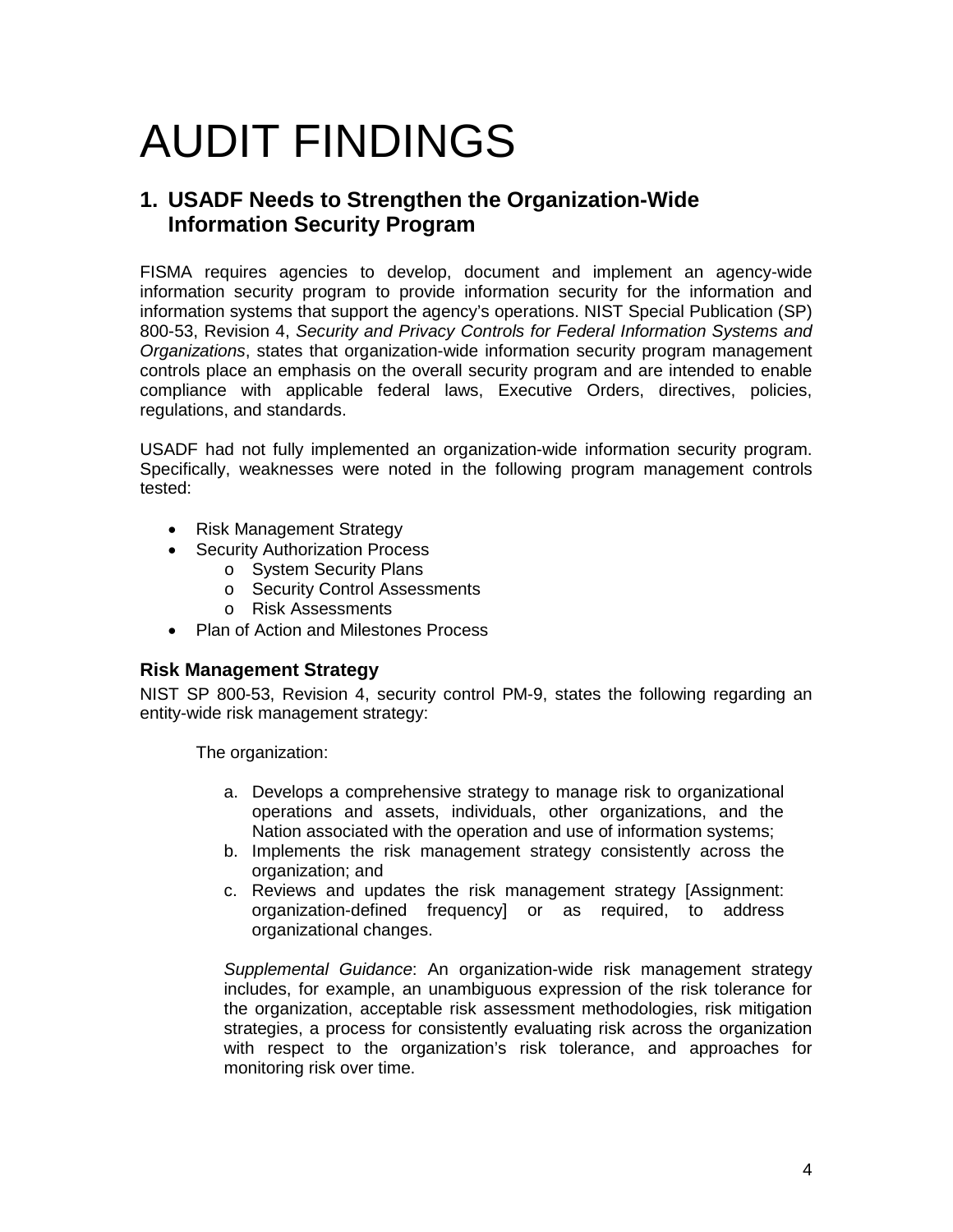In fiscal year (FY) 2016, USADF did not develop, document and communicate an entitywide program for managing risk associated with the operation and use of the foundation's information systems in accordance with NIST and their own policy. In FY 2017, although USADF officially closed the recommendation from the FY 2016 audit,<sup>[4](#page-13-0)</sup> they had not made progress on developing an entity-wide risk management strategy. According to the Chief Information Security Officer (CISO), emphasis was placed on assessing risk at the information system level rather than an entity-wide program.

Without developing, documenting and communicating an organization-wide risk strategy, information technology strategic goals, objectives and requirements for protecting information and information systems may not be aligned with the risk tolerance that supports USADF's mission and business priorities. Ultimately, this may lead to inconsistently managing and monitoring information security-related risks associated with the confidentiality, integrity and availability of the foundation's information.

#### **Security Authorization Process**

NIST SP 800-53, Revision 4, security control PM-10, states the following regarding the security authorization process:

The organization:

a. Manages (i.e., documents, tracks, and reports) the security state of organizational information systems and the environments in which those systems operate through security authorization processes.

NIST's Risk Management Framework (RMF) provides the structure for the security authorization of federal information systems. The process includes selecting and implementing security controls for the information system and describing how the controls are implemented in the SSP; assessing whether the controls are operating as intended; analyzing and assessing risk to the information system based on weaknesses and vulnerabilities identified; and authorizing the information system based on the determination of risk.

NIST SP 800-37, Revision 1, *Guide for Applying the Risk Management Framework to Federal Information Systems: A Security Life Cycle Approach*, provides guidelines for applying the RMF to Federal information systems. This framework is detailed in the following figure.

<span id="page-13-0"></span><sup>4</sup> Recommendation 6, *The United States African Development Foundation's Information Security Program Needs Improvements to Comply with FISMA* (Audit Report No. A-ADF-17-002-C, November 7, 2016).  $\overline{\phantom{a}}$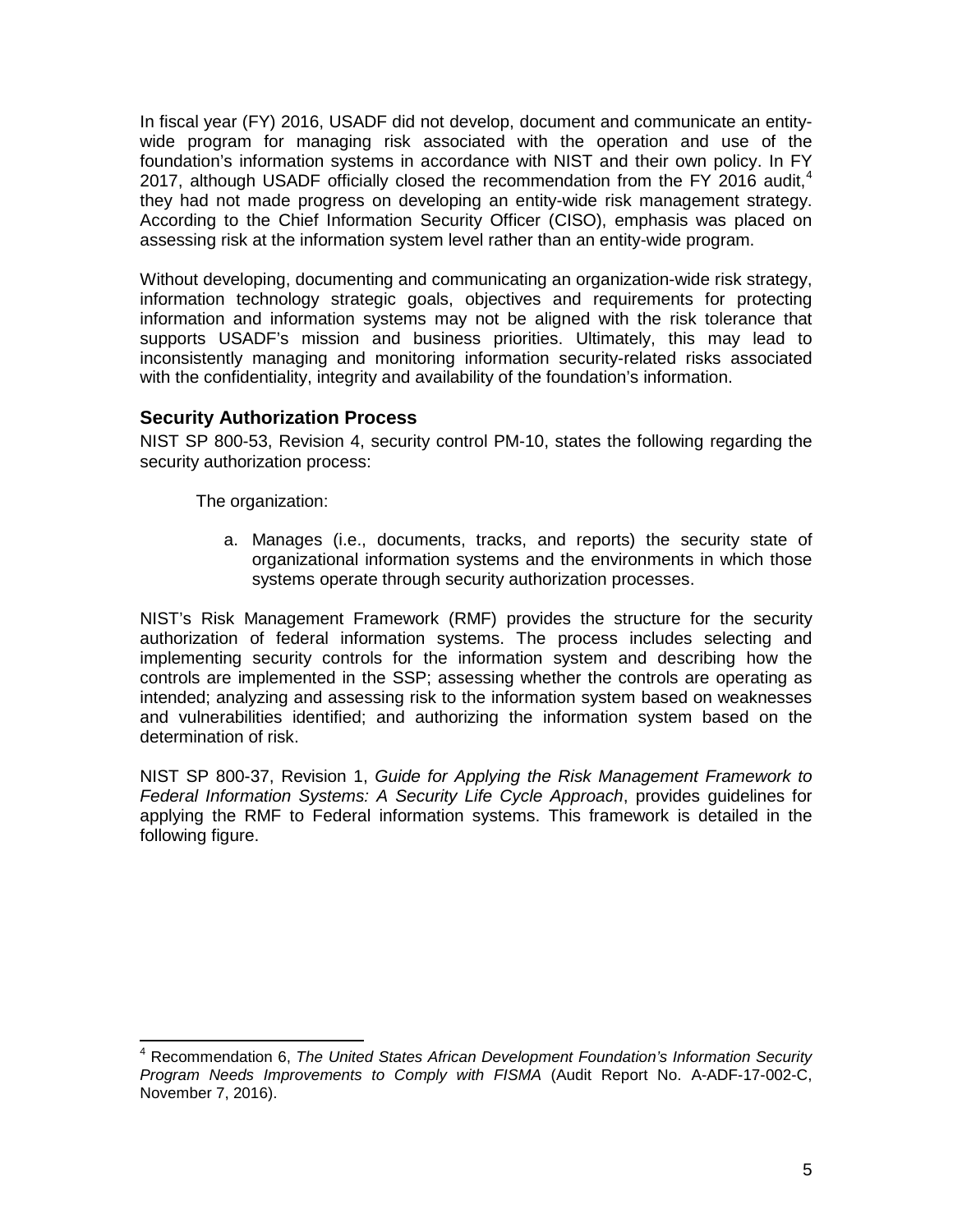



Source: NIST SP 800-37 Rev. 1, *Guide for Applying the Risk Management Framework to Federal Information Systems: A Security Life Cycle Approach.*

NIST SP 800-37, Revision 1 states:

The security authorization package contains: (i) the security plan; (ii) the security assessment report; and (iii) the plan of action and milestones. The information in these key documents is used by authorizing officials to make risk-based authorization decisions.

During FY 2017, USADF issued an Authorization to Operate (ATO) for one system, but we identified issues with the SSP and risk assessment as discussed on the following pages. In addition, the security assessment and authorization documentation for another system had not been updated on an annual basis as required by USADF policy. Although recommendations addressing these issues were made in the FYs 201[5](#page-14-0) $^5$  and 201[6](#page-14-1) FISMA audit reports, $6$  the actions taken to address them were insufficient.

<span id="page-14-0"></span><sup>5</sup> Recommendations 1, 2, 3, 4 and 5, *Audit of the U.S. African Development Foundation's Fiscal Year 2015 Compliance with the Federal Information Security Management Act of 2002* (Audit Report No. A-ADF-16-002-P, November 13, 2015).<br><sup>6</sup> Recommendations 2, 3, 4, and 5, *The United States African Development Foundation's*  $\overline{a}$ 

<span id="page-14-1"></span>*Information Security Program Needs Improvements to Comply with FISMA* (Audit Report No. A-ADF-17-002-C, November 7, 2016).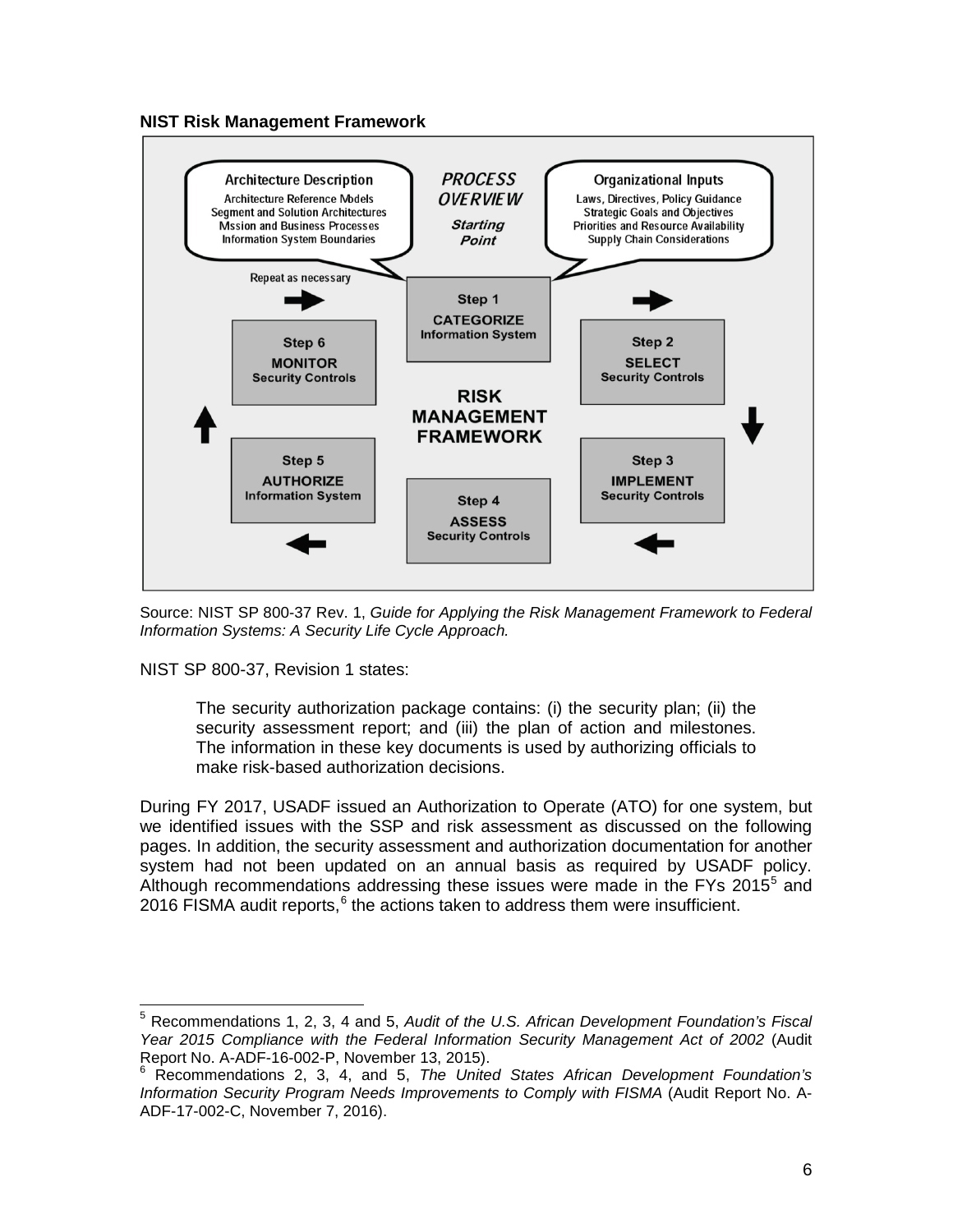#### **System Security Plans**

…

NIST SP 800-53, Revision 4, security control PL-2, states the following regarding SSPs:

The organization:

- a. Develops a security plan for the information system that:
	- 2. Explicitly defines the authorization boundary for the system;
	- … 8. Describes the security controls in place or planned for meeting those requirements including a rationale for the tailoring decisions.

Recommendations to review and update the SSP for one system were made in the FYs  $2015<sup>7</sup>$  $2015<sup>7</sup>$  $2015<sup>7</sup>$  and 2016<sup>[8](#page-15-1)</sup> audits, and USADF reported that they took final corrective action and closed both. However during this audit, we noted the SSP for that same system and another system were not documented in accordance with NIST requirements. For example:

- The SSP for one system did not specify the accreditation boundary. Specifying the information system boundary is key in the risk management and security authorization process to ensure risk was properly assessed and evaluated. In addition, the control implementation descriptions were not completely documented for 31 from the total population of 115 controls included in the SSP.
- For the other system, although the SSP was updated since last year, we continued to note discrepancies. For example, six controls were documented as implemented; however, the control implementation descriptions stated that controls were not implemented or not applicable. In addition, the control implementation descriptions were not completely documented for 14 of the 132 security controls.
- The SSPs for the two systems did not describe the implementation of privacy controls specified in NIST SP 800-53, Revision 4, Appendix J. A recommendation to develop and fully implement a documented process to review and update SSPs to reflect NIST Special Publication 800-53, Revision 4, was made in the FY 2016 audit. $9$  USADF closed the recommendation, though full corrective action was not taken.

<span id="page-15-0"></span><sup>7</sup> Recommendation 3, *Audit of the U.S. African Development Foundation's Fiscal Year 2015 Compliance with the Federal Information Security Management Act of 2002* (Audit Report No. A- $\overline{a}$ 

<span id="page-15-1"></span>ADF-16-002-P, November 13, 2015). <sup>8</sup> Recommendation 2, *The United States African Development Foundation's Information Security Program Needs Improvements to Comply with FISMA* (Audit Report No. A-ADF-17-002-C, November 7, 2016).<br><sup>9</sup> Recommendations 10 and 11, *The United States African Development Foundation's Information* 

<span id="page-15-2"></span>*Security Program Needs Improvements to Comply with FISMA* (Audit Report No. A-ADF-17-002- C, November 7, 2016).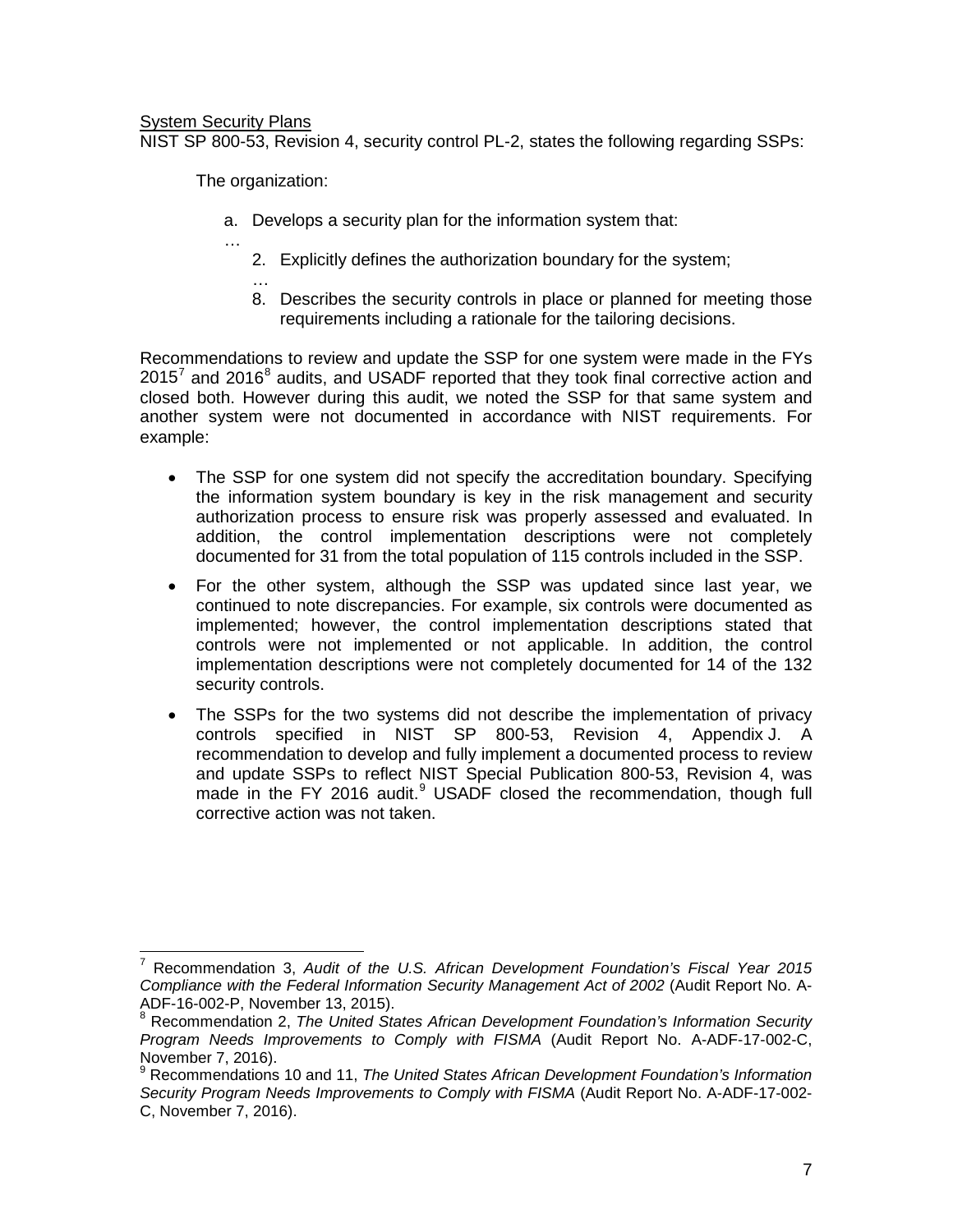This occurred because the CISO did not monitor the work performed by the contractor to ensure the security requirements and controls were adequately documented and reflected the current information system environment. In addition, the CISO stated the privacy controls will be addressed in a separate document. Finally, the CISO specified that since one of the systems is now Federal Risk and Authorization Management Program (FedRamp) approved and the vendor is responsible for the majority of security controls, USADF will be consolidating common system security controls such as account management into one SSP.

Without complete and up-to-date SSPs, USADF systems could be susceptible to unknown security risks resulting from changes to the environment.

#### **Security Control Assessments**

NIST SP 800-53, Revision 4, security control CA-2, states the following regarding security control assessments:

The organization:

…

b. Assesses the security controls in the information system and its environment of operation [Assignment: organization-defined frequency] to determine the extent to which the controls are implemented correctly, operating as intended, and producing the desired outcome with respect to meeting established security requirements.

In addition, the *USADF Information Technology Security Implementation Plan* states:

The USADF will establish the selection criteria and subsequently, select a subset of the security controls (approximately one third of the total security controls) that will be assessed each year for all USADF systems.

USADF did not conduct an annual assessment of the security controls for one of the two systems tested as required by USADF policy. The last assessment was conducted on August 31, 2015. The CISO indicated that since that system is now FedRamp approved and a Service Organization Control (SOC) report details the results of control assessments, going forward USADF will rely on the results of the SOC report and conduct a limited assessment of controls, such as account management that USADF is responsible for.

Without assessing the operating effectiveness of security controls on a continuous basis, USADF was not able to confirm controls were operating effectively, and the foundation may be at risk of information loss, fraud or abuse.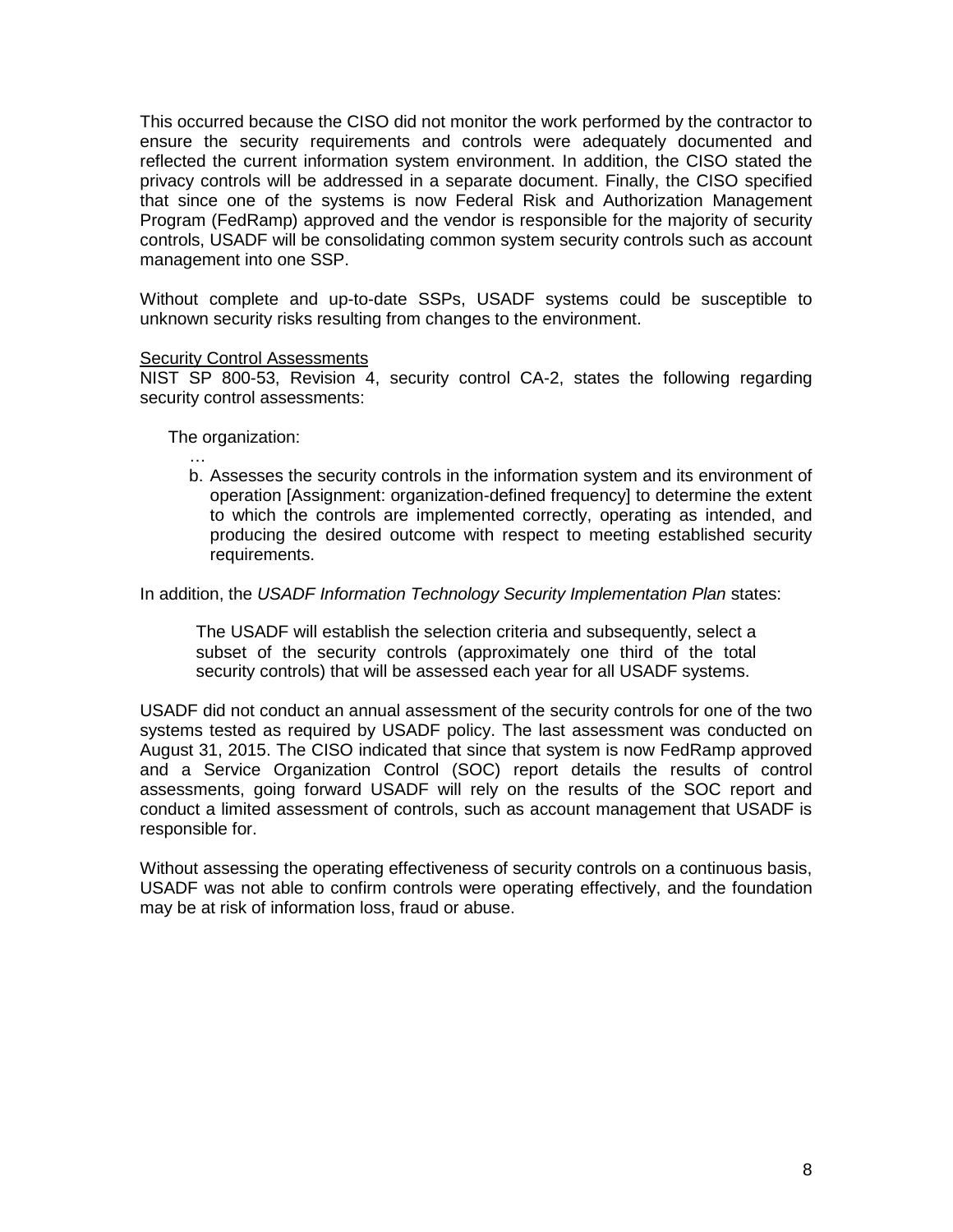#### Risk Assessments

NIST SP 800-53, Revision 4, security control RA-3, states the following regarding system risk assessments:

The organization:

a. Conducts an assessment of risk, including the likelihood and magnitude of harm, from the unauthorized access, use, disclosure, disruption, modification, or destruction of the information system and the information it processes, stores, or transmits.

In addition, the *USADF Information Technology Security Implementation Plan*, states:

Risk assessments shall take into account vulnerabilities, threat sources, and security controls planned or in place, to determine the resulting level of residual risk posed to USADF operations, assets, or individuals based on the operation of the information system. This includes risks posed from external parties, including:

- Service providers;
- Contractors operating and maintaining information systems on behalf of USADF;
- Individuals accessing USADF information systems; and
- Outsourced entities (e.g., other government entities).

Although, USADF documented an acceptance of the risks for using a major external application, the SOC report reviewed was for the period October 1, 2014 to June 30, 2015. Therefore, the risk assessment did not take into account current system risks. The CISO indicated a current SOC report for that major application was not available for review.

In addition, seven controls that were documented as partially implemented or planned in the SSP for one system were not addressed in the system risk assessment dated May 24, 2017. Further, none of the controls listed as planned in the SSP for one system were documented and analyzed in the risk assessment. This occurred because the CISO did not monitor the work performed by the contractor to ensure all partially implemented or planned controls in the SSPs were included in the system risk assessments.

The lack of adequately documented risk assessments increases the risk that the authorizing official will not have the appropriate knowledge to ensure mitigation of known risks and make an informed risk-based decision on whether to authorize the system to operate.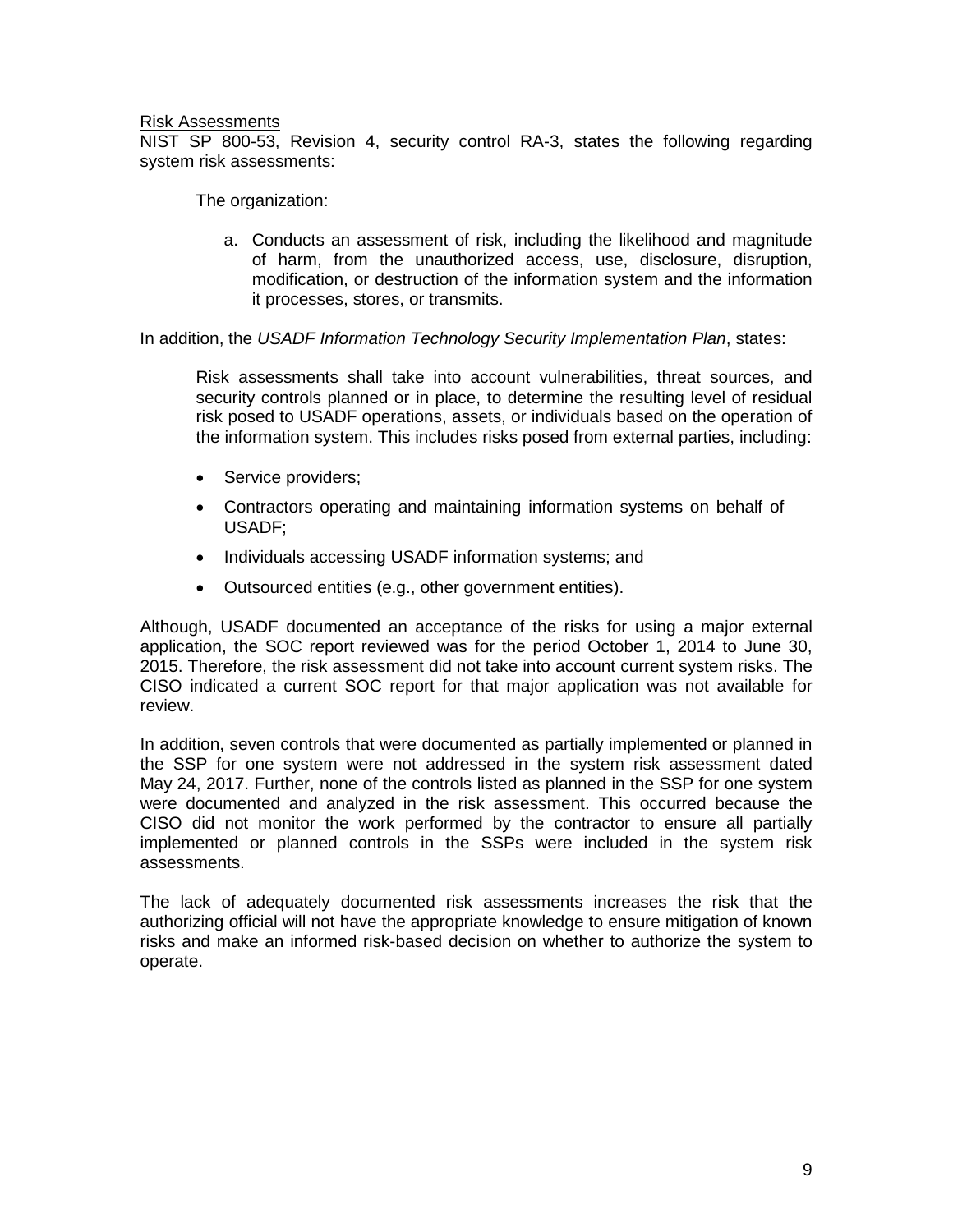#### **Plan of Action and Milestones Process**

NIST SP 800-53, Revision 4, security control PM-4, states the following regarding the POA&M management process:

The organization:

- a. Implements a process for ensuring that plans of action and milestones for the security program and associated organizational information systems:
	- 1. Are developed and maintained;
	- 2. Document the remedial information security actions to adequately respond to risk to organizational operations and assets, individuals, other organizations, and the Nation.

In addition, the *USADF Information Technology Security Implementation Plan*, states:

• USADF shall develop and update a Plan of Actions and Milestones to track and mitigate all system weaknesses and/or deficiencies.

USADF's POA&M management process had weaknesses for two systems. Specifically:

- For one system, 39 of the 45 planned controls listed in the SSP were not included in the POA&Ms.
- For another system, the entire population of POA&Ms resulting from the most recent security control assessment did not include estimated completion dates and corrective action plans.

The CISO did not adequately review and monitor the POA&Ms to ensure the authorizing official had current and on-going information regarding the security state of the foundation's information systems. This involves ensuring POA&Ms include all known security weaknesses, estimated completion dates and associated corrective action plans.

Furthermore, USADF closed eight prior year audit recommendations without validating adequate remediation was performed. See Appendix V for a listing of those recommendations. The CISO did not sufficiently review supporting documentation to substantiate the recommendations were effectively remediated prior to closing them.

Without documenting and tracking all known system security control weaknesses including associated scheduled completion dates and corrective actions in the POA&Ms, and without substantiating recommendations were effectively remediated prior to closing them, USADF remained susceptible to system security risks.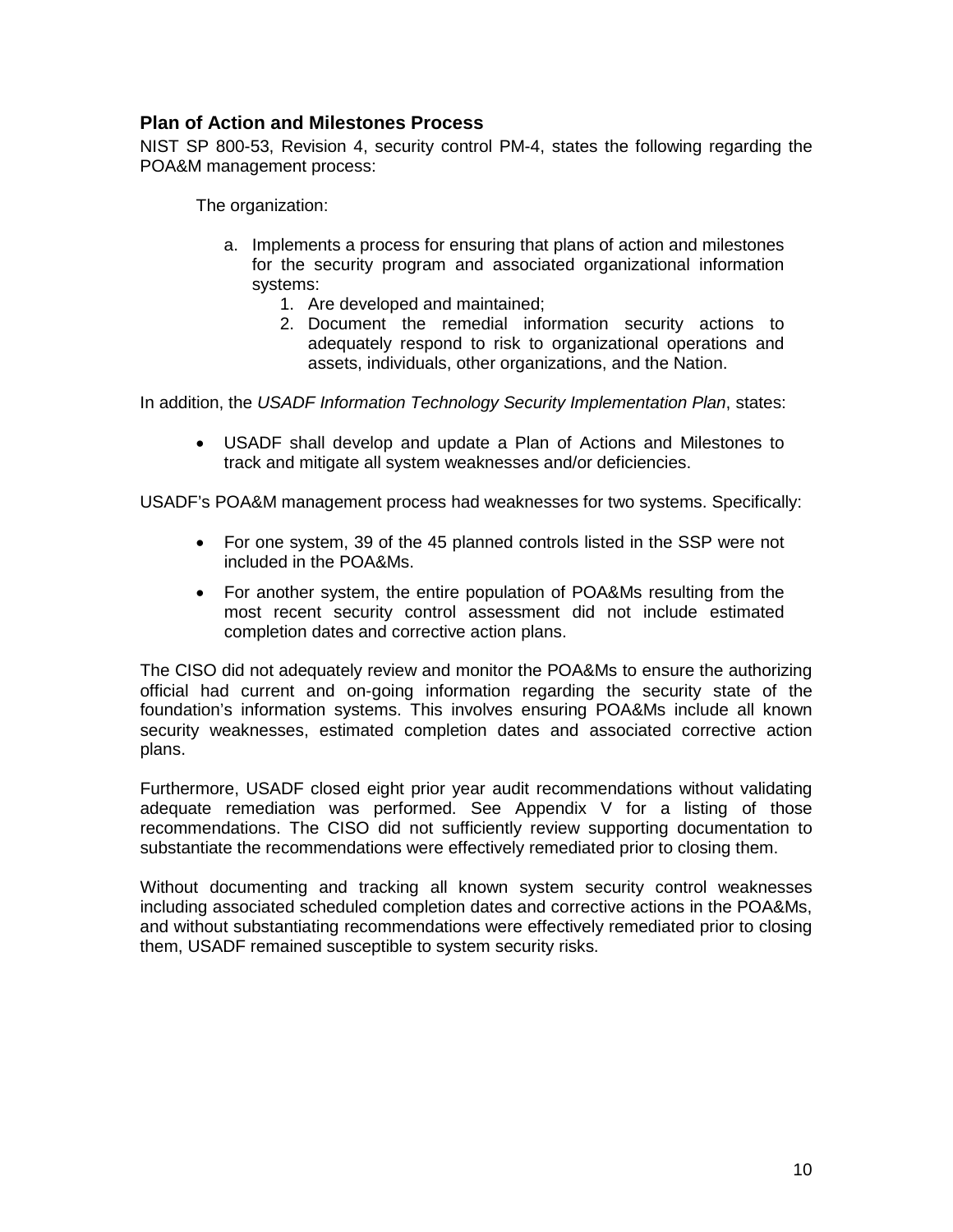Strengthening the foundation's organization-wide information security program is key to reducing the risk associated with the use of information systems that support USADF's operations. Because USADF officially closed the recommendations related to the organization wide information security program from the FY 2016 audit,<sup>[10](#page-19-0)</sup> we are issuing a new recommendation as follows:

*Recommendation 1: We recommend that the United States African Development Foundation's Chief Information Security Officer strengthen the organization-wide information security program in accordance with National Institute of Standards and Technology standards by developing and implementing documented processes to:*

- *a. Develop, communicate and implement an organization wide risk management strategy associated with the operation and use of the foundation's information systems in accordance with National Institute of Standards and Technology standards.*
- *b. Review and update the system security plans to reflect National Institute of Standards and Technology Special Publication 800-53, Revision 4,*  Security and Privacy Controls for Federal Information Systems and Organizations*. At a minimum, this should include a determination whether the security requirements and controls for the system are adequately documented and reflect the current information system environment.*
- *c. Perform information system security assessments on an annual basis in accordance with the foundation's policy.*
- *d. Review and update the system risk assessments to take into account all known vulnerabilities, threat sources, and security controls planned or in place, and determine the resulting level of residual risk to ensure the authorizing official has appropriate knowledge of the security state of the information system.*
- *e. Include all known security weaknesses, estimated completion dates and associated corrective plans in the plan of action and milestones and substantiate recommendations are effectively remediated prior to closing them.*

#### **2. Vulnerability Management Controls Need Strengthening**

NIST SP 800-53, Revision 4, security control RA-5 states the following regarding vulnerability scanning:

The organization:

… b. Remediates legitimate vulnerabilities [Assignment: organization-defined response times] in accordance with an organizational assessment of risk.

<span id="page-19-0"></span><sup>10</sup> Recommendations 2, 3, 4, 5, and 6, *The United States African Development Foundation's Information Security Program Needs Improvements to Comply with FISMA* (Audit Report No. A-ADF-17-002-C, November 7, 2016).  $\overline{\phantom{a}}$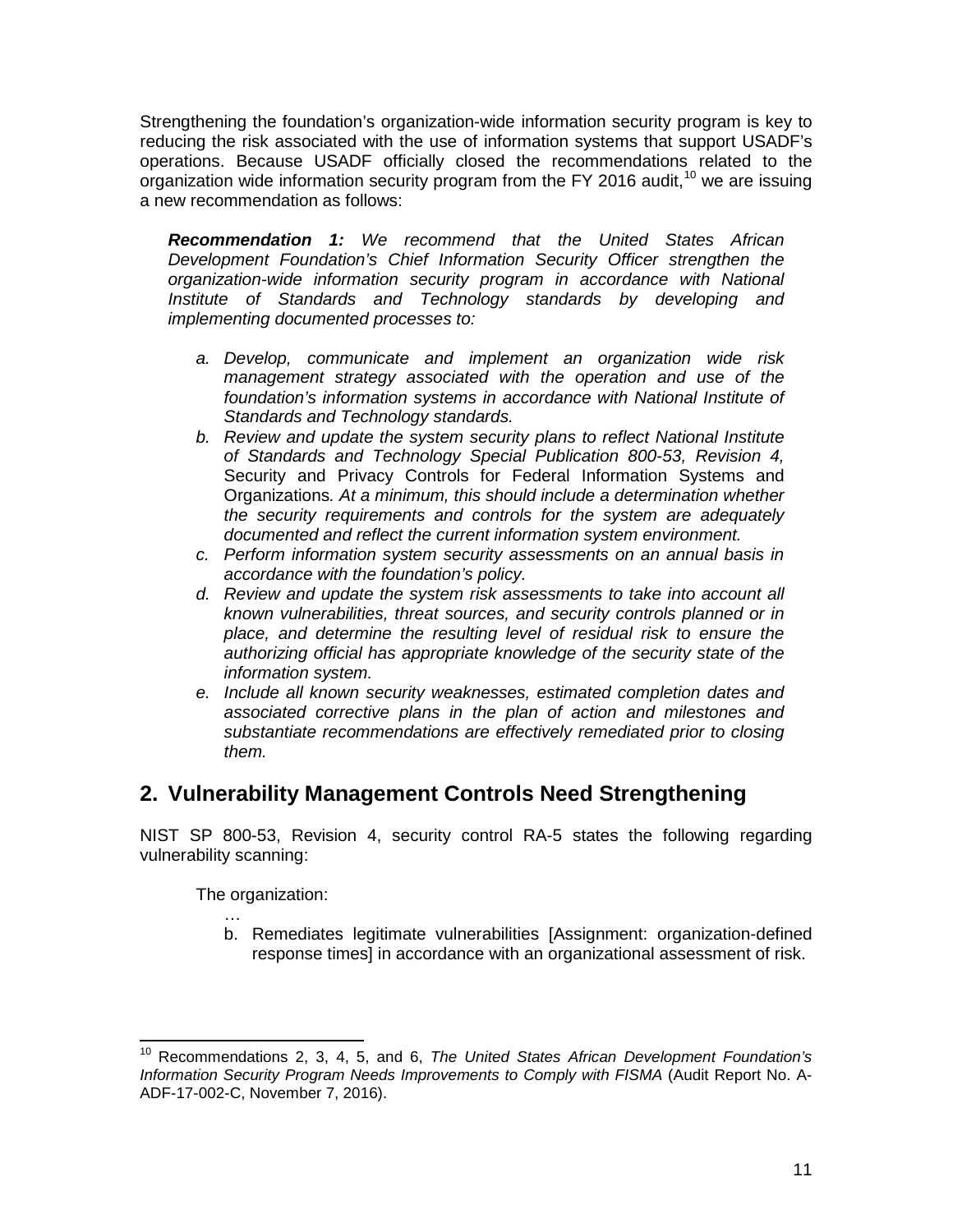Security control SI-2 states the following regarding flaw remediation:

The organization:

- a. Identifies, reports, and corrects information system flaws;
- b. Tests software and firmware updates related to flaw remediation for effectiveness and potential side effects before installation.

In addition, the USADF *Information Technology Security Implementation Plan*, RA-5 states:

USADF shall analyze and remediate all findings within a three month period. All residual vulnerabilities that cannot be remediated within a three month period shall be documented in the system POA&M.

Also, *USADF Patch Management Procedures* require testing of patches prior to implementation into production.

Weaknesses were noted with USADF's vulnerability management process. Specifically, USADF did not remediate vulnerabilities timely in accordance with USADF policy and did not address unsupported software. Specifically:

- Independent authenticated scans of 30 of the 100 hosts using the software tool Nessus, noted 103 unique critical and high risk vulnerabilities related to patch management and insecure configurations. Although, USADF tracked the vulnerabilities in POA&Ms and updated the status on a quarterly basis, they were not remediated at the time of testing.
- Independent scans also identified 35 unique instances of critical vulnerabilities, due to software which was no longer supported by a vendor. The CISO was aware of and accepted the risk for using three of the four software applications.
- USADF did not consistently follow their patch management procedures. Although, the CISO provided evidence of testing for the January 2017 patches for one software application, evidence was not provided for the remaining months during the audit period to validate a repeatable process was in place. Without testing patches, there is an increased risk that the normal operation of the software may be affected causing disruption to the production system.

The CISO did not provide satisfactory supervision to ensure that vulnerabilities were remediated timely in accordance with USADF policy, including testing of patches. Furthermore, the CISO did not implement a process to migrate unsupported applications from their existing platform to platforms that are vendor-supported. Overall, vulnerability assessment and timely flaw remediation was not given the proper priority in the configuration management process.

Not addressing vulnerabilities in a timely manner may provide sufficient time for attackers to exploit vulnerabilities and gain access to sensitive data potentially exposing USADF's systems to unauthorized access, data loss, data manipulation and system unavailability. Furthermore, unsupported systems are susceptible to old vulnerabilities and exploits that the vendors have addressed with current supported versions.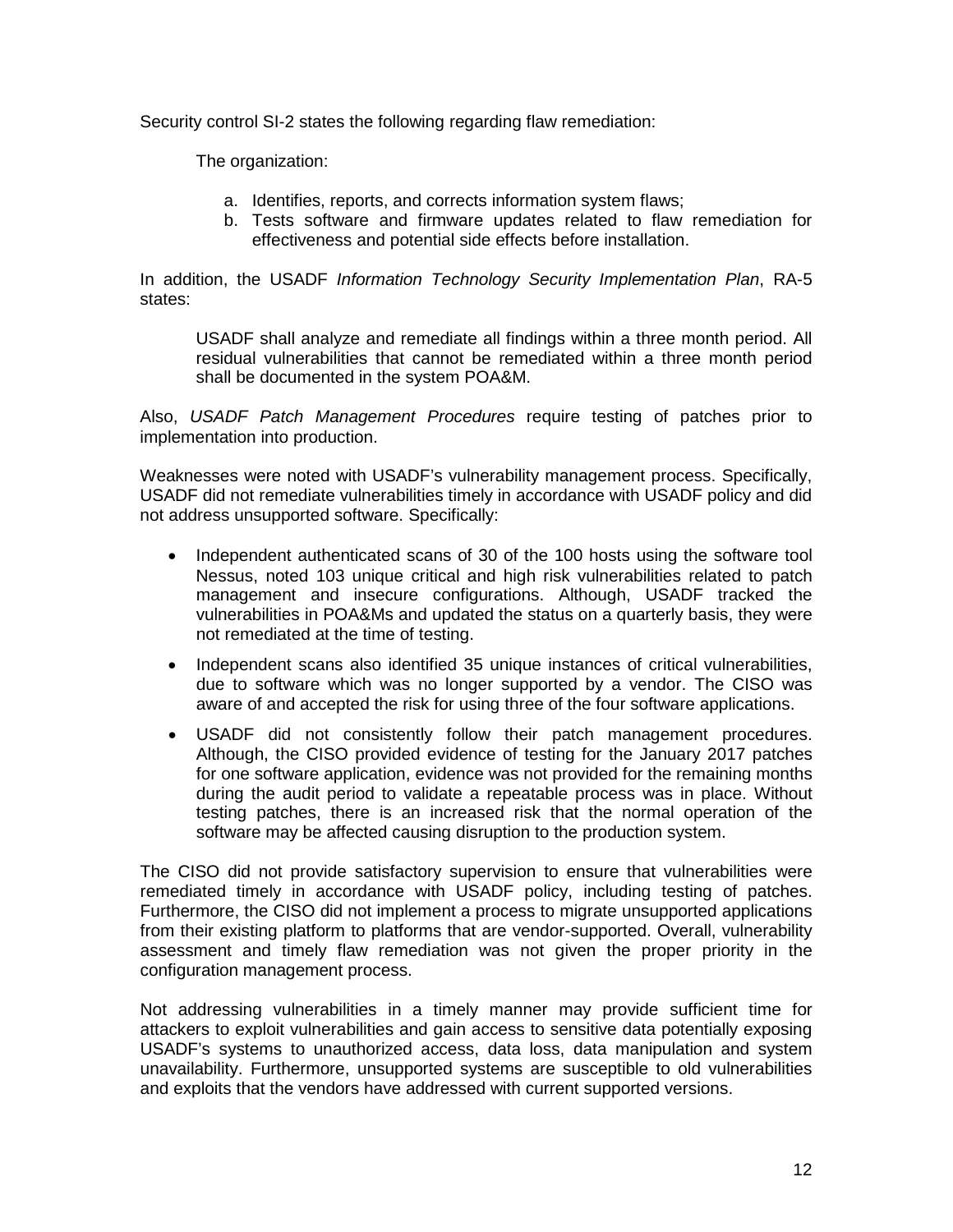The 2016 audit report made recommendations to address these weakness.<sup>[11](#page-21-0)</sup> Because USADF officially closed them, we are issuing new recommendations to correct the weaknesses related to USADF's vulnerability management.

*Recommendation 2: We recommend that the United States African Development Foundation's Chief Information Security Officer develop and implement a documented process to track and remediate vulnerabilities timely in accordance with the foundation's policy. This includes ascertaining that patches are applied timely and are tested prior to implementation into production in accordance with policy.*

*Recommendation 3: We recommend that the United States African Development Foundation's Chief Information Security Officer develop and implement a documented process to migrate unsupported applications from their existing platform to platforms that are vendor-supported. That process must include documenting the risk and granting approval, including adequate compensating controls, if an exception must be made until the unsupported software is migrated to vendor-supported platforms.*

#### **3. Account Management Controls Need Strengthening**

NIST SP 800-53, Revision 4, security control AC-2, states the following regarding account management:

The organization:

- … f. Creates, enables, modifies, disables, and removes information system accounts in accordance with [Assignment: organization-defined procedures or conditions].
- … h. Notifies account managers:
	- 1. When accounts are no longer required;
	- 2. When users are terminated or transferred; and
	- 3. When individual information system usage or need-to-know changes.
- … j. Reviews accounts for compliance with account management requirements [Assignment: organization-defined frequency].

We noted the following account management issues:

- Accounts for two out of the entire population of six separated employee's were not disabled.
- We were not able to validate that a user account recertification was performed for three of the seven systems tested due to lack of evidence provided.

The *USADF Information Technology Security Implementation Plan* did not address the timeline for disabling user accounts when employees separate, or the required frequency for recertifying accounts. In addition, the CISO specified that although a

<span id="page-21-0"></span><sup>&</sup>lt;sup>11</sup> Ibid. footnote 09.  $\overline{\phantom{a}}$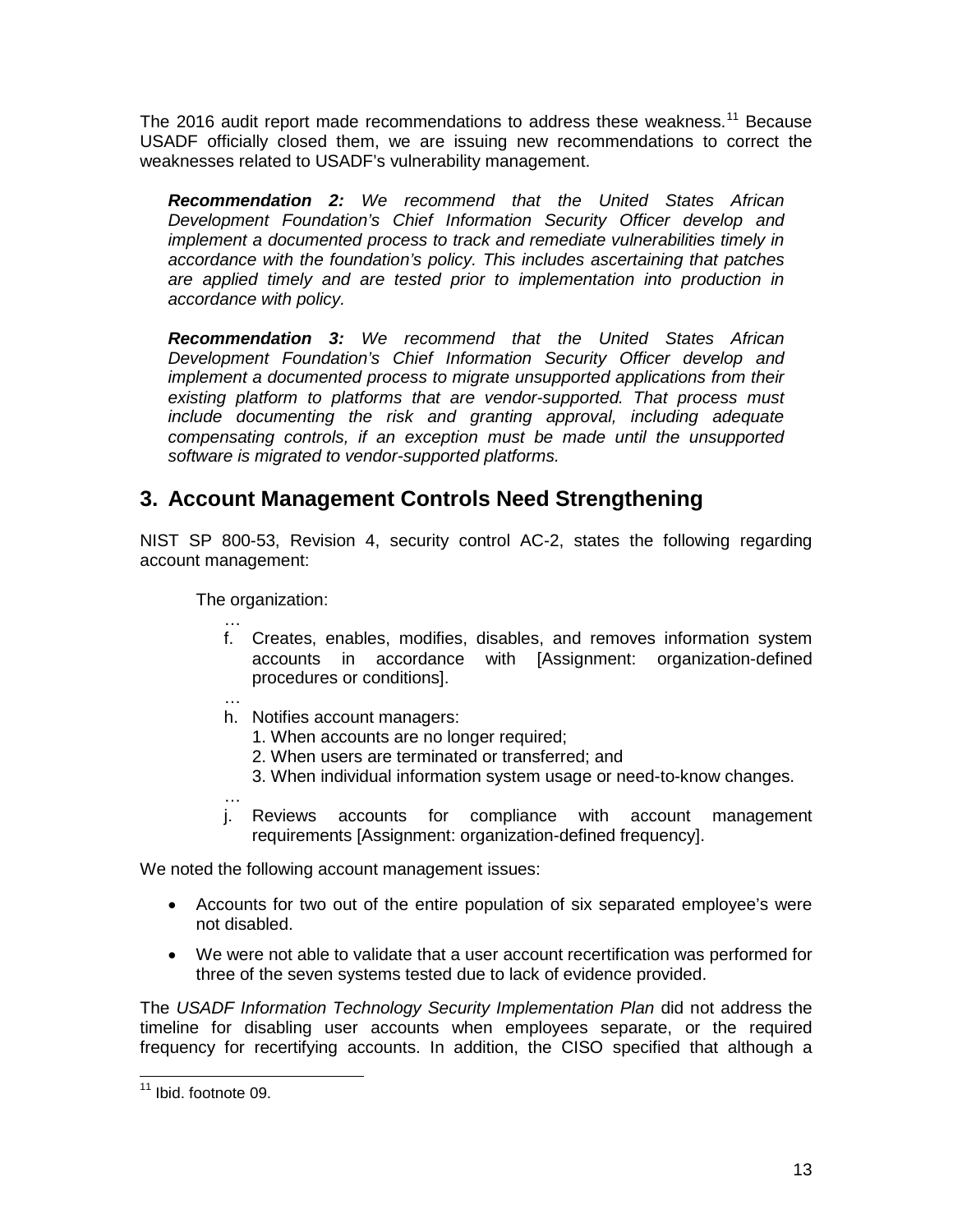mechanism was in place to notify IT when employees are separating, management directed IT to keep these two accounts enabled for a period of time in case the accounts needed to be accessed. In addition, the CISO indicated a response was not required from USADF managers if their review of system accounts resulted in no necessary access changes. Requiring a response from the USADF managers would have validated a review was performed.

Without effective access controls, USADF information is at risk of unauthorized access, increasing the likelihood of unauthorized modification, loss, and disclosure. User accounts that are not disabled when employees separate may be misused or susceptible to a 'brute force' attack to gain access to the foundation's data and sensitive information.

*Recommendation 4: We recommend that the United States African Development Foundation's Chief Information Security Officer develop and implement a written process to implement and enforce the disabling of user accounts immediately when employees separate and performing account recertification in accordance with foundation policy, including the required frequency for recertifying accounts and the process for providing responses.*

#### **4. Multifactor Authentication for Non-Privileged Accounts Needs to be Fully Implemented**

Homeland Security Presidential Directive 12: *Policy for a Common Identification Standard for Federal Employees and Contractors* (August 27, 2004) requires the use of Personal Identification Verification for gaining logical access to federally controlled information systems. NIST 800-53, Revision 4, defines system access to organizational information systems as either local access or network access.

NIST SP 800-53, Revision 4, security control IA-2, control enhancement (12) states:

The information system accepts and electronically verifies Personal Identity Verification credentials.

*Supplemental guidance*: This control enhancement applies to organizations implementing logical access control systems and physical access control systems. Personal Identity Verification credentials are those credentials issued by federal agencies that conform to FIPS Publication 201 and supporting guidance documents. OMB Memorandum 11-11 requires federal agencies to continue implementing the requirements specified in HSPD-12 to enable agencywide use of PIV credentials.

Personal Identity Verification (PIV) credentials were not implemented for local and network access for non-privileged accounts. The *USADF Information Technology Security Implementation Plan* did not require the use of PIV credentials. In addition, the CISO indicated that although the foundation had obtained the PIV cards, management concluded it was cost prohibitive at this time to implement the technology.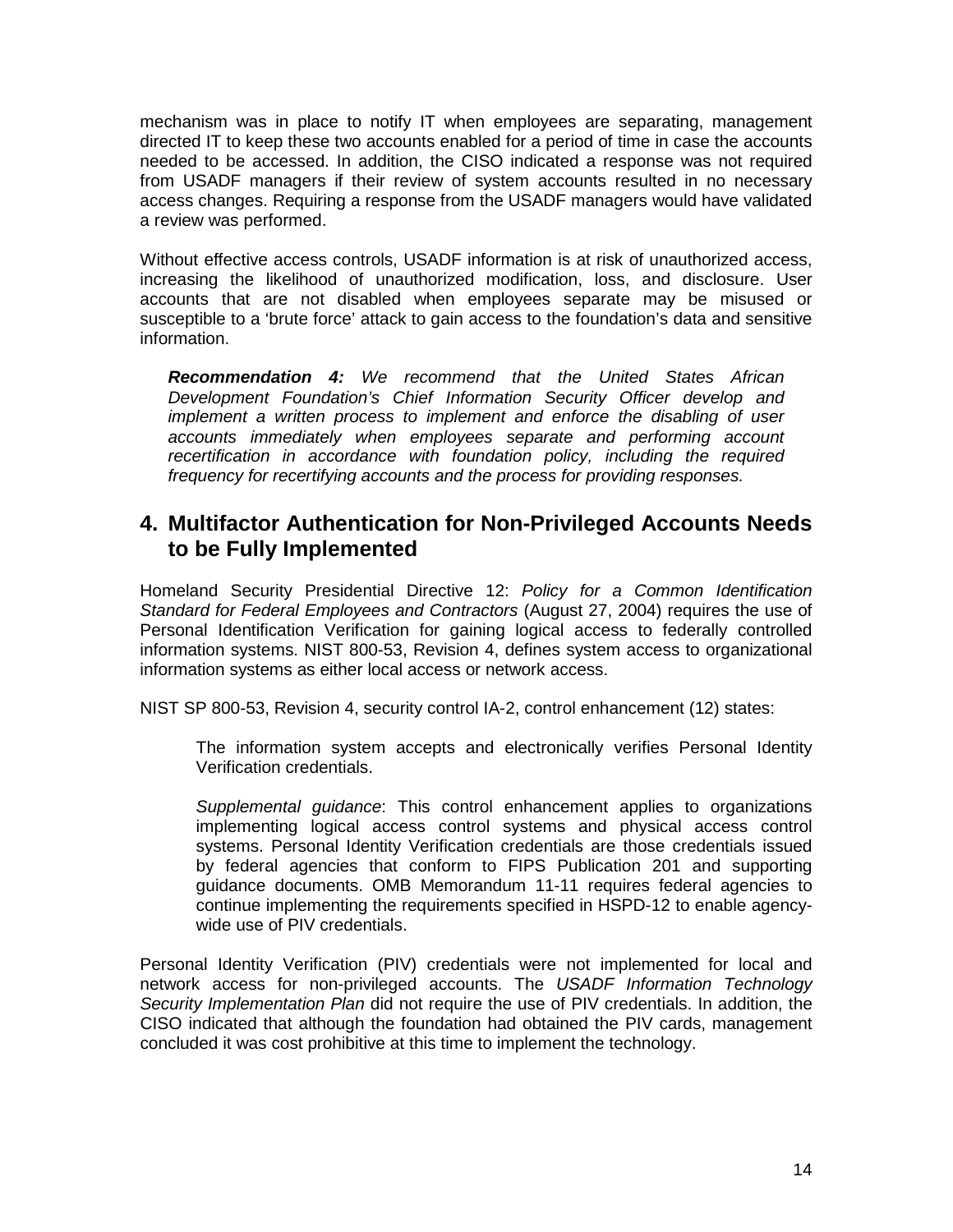By not implementing multifactor authentication for local and network access, USADF increases the risk that unauthorized individuals could gain access to its information system and data.

The 2016 audit report made a recommendation to implement and enforce the use of PIV credentials for access to the foundation's facilities, computers, and network.<sup>[12](#page-23-0)</sup> USADF subsequently implemented PIV access for the facility, but did not close this recommendation due to the lack of implementation of multifactor authentication for local and network access. Therefore, we are not making a new recommendation at this time.

<span id="page-23-0"></span><sup>&</sup>lt;sup>12</sup> Recommendation 20, *The United States African Development Foundation's Information Security Program Needs Improvements to Comply with FISMA* (Audit Report No. A-ADF-17-002- C, November 7, 2016).  $\overline{\phantom{a}}$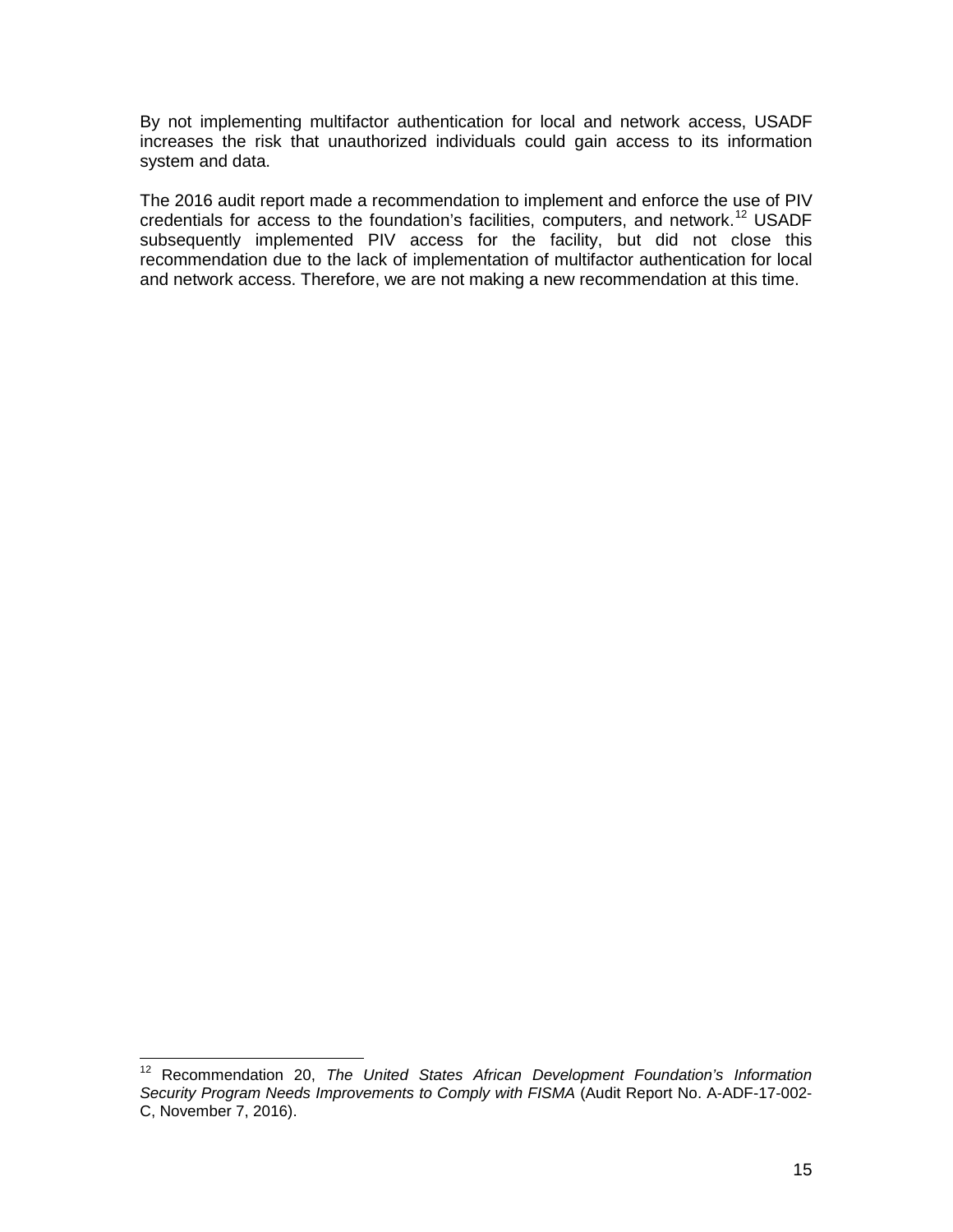### EVALUATION OF MANAGEMENT COMMENTS

In response to the draft report, the USADF described planned actions to address all four recommendations. USADF's comments are included in their entirety in Appendix II.

Based on our evaluation of their comments, we acknowledge management decisions on all four recommendations.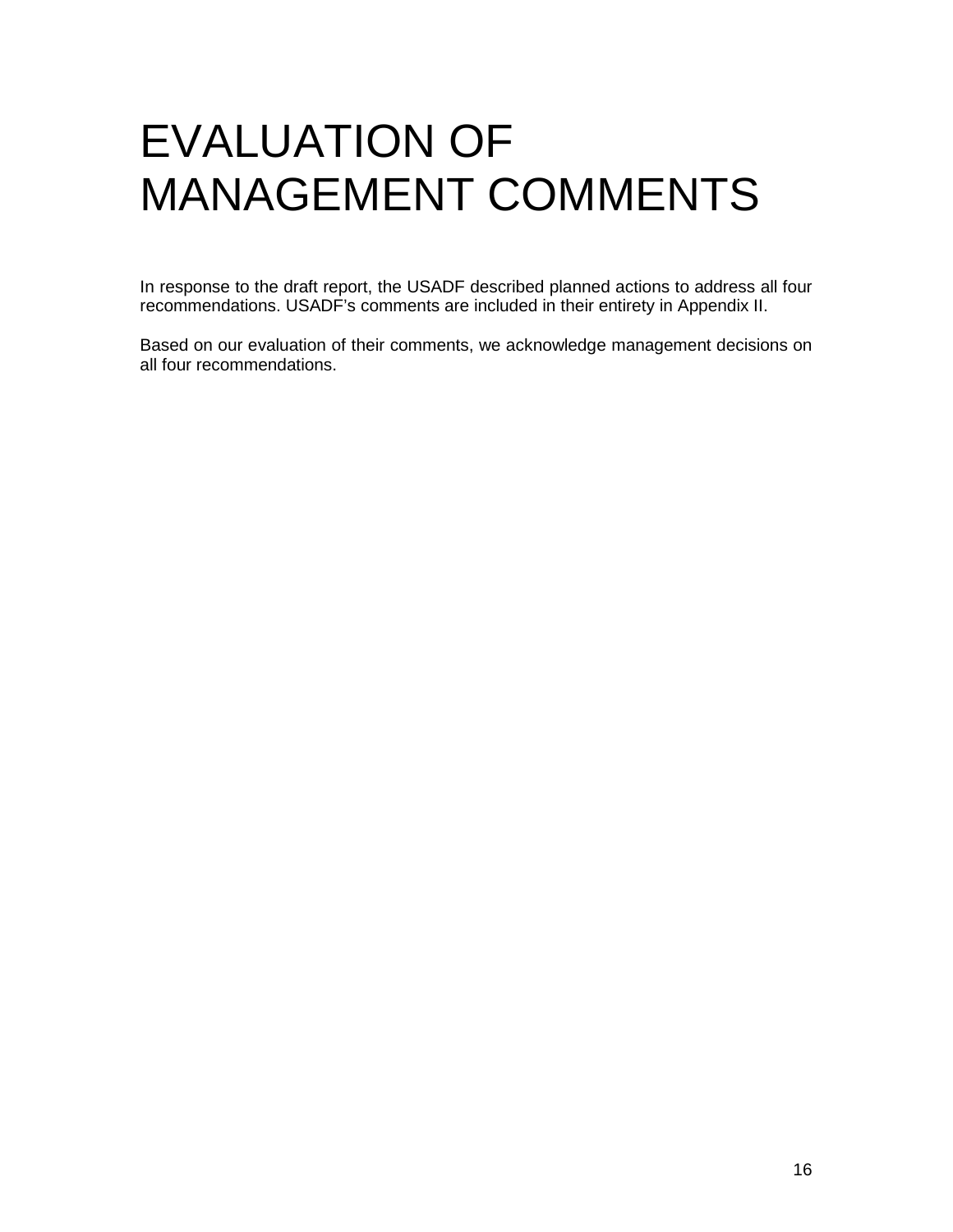# SCOPE AND METHODOLOGY

#### **Scope**

We conducted this audit in accordance with generally accepted government auditing standards, as specified in the Government Accountability Office's *Government Auditing Standards.* Those standards require that we plan and perform the audit to obtain sufficient, appropriate evidence to provide a reasonable basis for our findings and conclusions based on our audit objective. We believe that the evidence obtained provides a reasonable basis for our findings and conclusions based on our audit objective. The audit was designed to determine whether the USADF implemented certain security controls for selected information systems<sup>[13](#page-25-0)</sup> in support of FISMA.

The audit included the testing of certain management, technical, and operational controls outlined in NIST SP 800-53, Revision 4, *Security and Privacy Controls for Federal Information Systems and Organizations.* We assessed USADF's performance and compliance with FISMA in the following areas:

- Access Control
- Awareness and Training
- Audit and Accountability
- Security Assessment and Authorization
- Configuration Management
- Contingency Planning
- Identification and Authentication
- Incident Response
- Planning
- Personnel Security
- Risk Assessment
- System and Services Acquisition
- System and Communications Protection
- System and Information Integrity
- Program Management
- Privacy

For this audit, we reviewed the entire population of seven USADF information systems as of March 13, 2017. See Appendix III for a listing of selected controls. The audit also included a vulnerability assessment and an evaluation of USADF's process for identifying and correcting/mitigating technical vulnerabilities. In addition, the audit

<span id="page-25-0"></span><sup>&</sup>lt;sup>13</sup> See Appendix III for a list of controls selected.  $\overline{\phantom{a}}$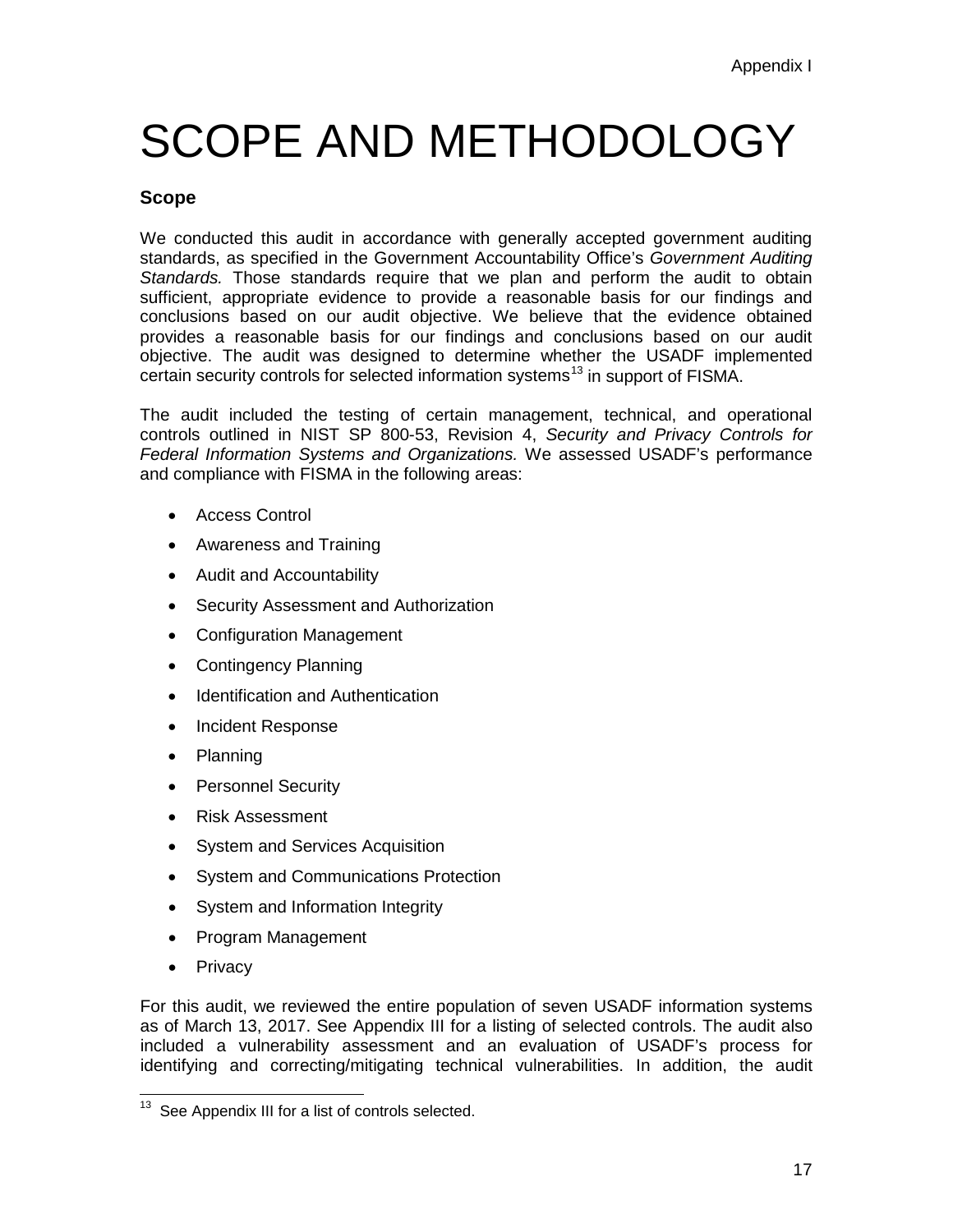included a follow up on prior year audit recommendations<sup>[14](#page-26-0)</sup> to determine if USADF made progress in implementing the recommended improvements concerning its information security program.

The audit was conducted at USADF's headquarters in Washington, D.C., from March 8, 2017, through July 25, 2017.

#### **Methodology**

Following the framework for minimum security controls in NIST SP 800-53, Revision 4, certain controls (listed in Appendix III) were selected from NIST security control families.<sup>[15](#page-26-1)</sup> We reviewed selected controls<sup>[16](#page-26-2)</sup> for seven systems.

To accomplish our audit objective we:

- Interviewed key personnel and reviewed legal and regulatory requirements stipulated by FISMA.
- Reviewed documentation related to USADF's information security program, such as security policies and procedures, SSPs, security control assessments, risk assessments, plan of action and milestones, incident response plan, configuration management plan and continuous monitoring plan.
- Tested system processes to determine the adequacy and effectiveness of selected controls (listed in Appendix III).
- Completed a vulnerability assessment of one USADF system and evaluated USADF's process for identifying and correcting/mitigating technical vulnerabilities. This included a review of USADF vulnerability scanning configurations and results and comparing them with independent network vulnerability scan results.
- Reviewed the status of recommendations in the FY 2015 and FY 2016 FISMA audit reports, including supporting documentation to ascertain whether the actions taken addressed the weakness.<sup>[17](#page-26-3)</sup>

In testing the effectiveness of the security controls, we exercised professional judgment in determining the number of items selected for testing and the method used to select them. We considered relative risk, and the significance or criticality of the specific items in achieving the related control objectives. In addition, we considered the severity of a deficiency related to the control activity and not the percentage of deficient items found compared to the total population available for review. In some cases, this resulted in selecting the entire population. However, in cases that we did not select the entire audit population, the results cannot be projected, and if projected, may be misleading.

<span id="page-26-0"></span><sup>&</sup>lt;sup>14</sup> The United States African Development Foundation's Information Security Program Needs Improvements to Comply with FISMA (Audit Report No. A-ADF-17-002-C, November 7, 2016) and *Audit of the U.S. African Development Foundation's Fiscal Year 2015 Compliance with the Federal Information Security Management Act of 2002* (Audit Report No. A-ADF-16-002-P,  $\overline{\phantom{a}}$ 

<span id="page-26-1"></span>November 13, 2015).<br><sup>15</sup> Security controls are organized into families according to their security function—for example, access controls.

<span id="page-26-3"></span><span id="page-26-2"></span><sup>16</sup> See Appendix III for a list of controls selected.<br><sup>17</sup> Ibid. footnote 17.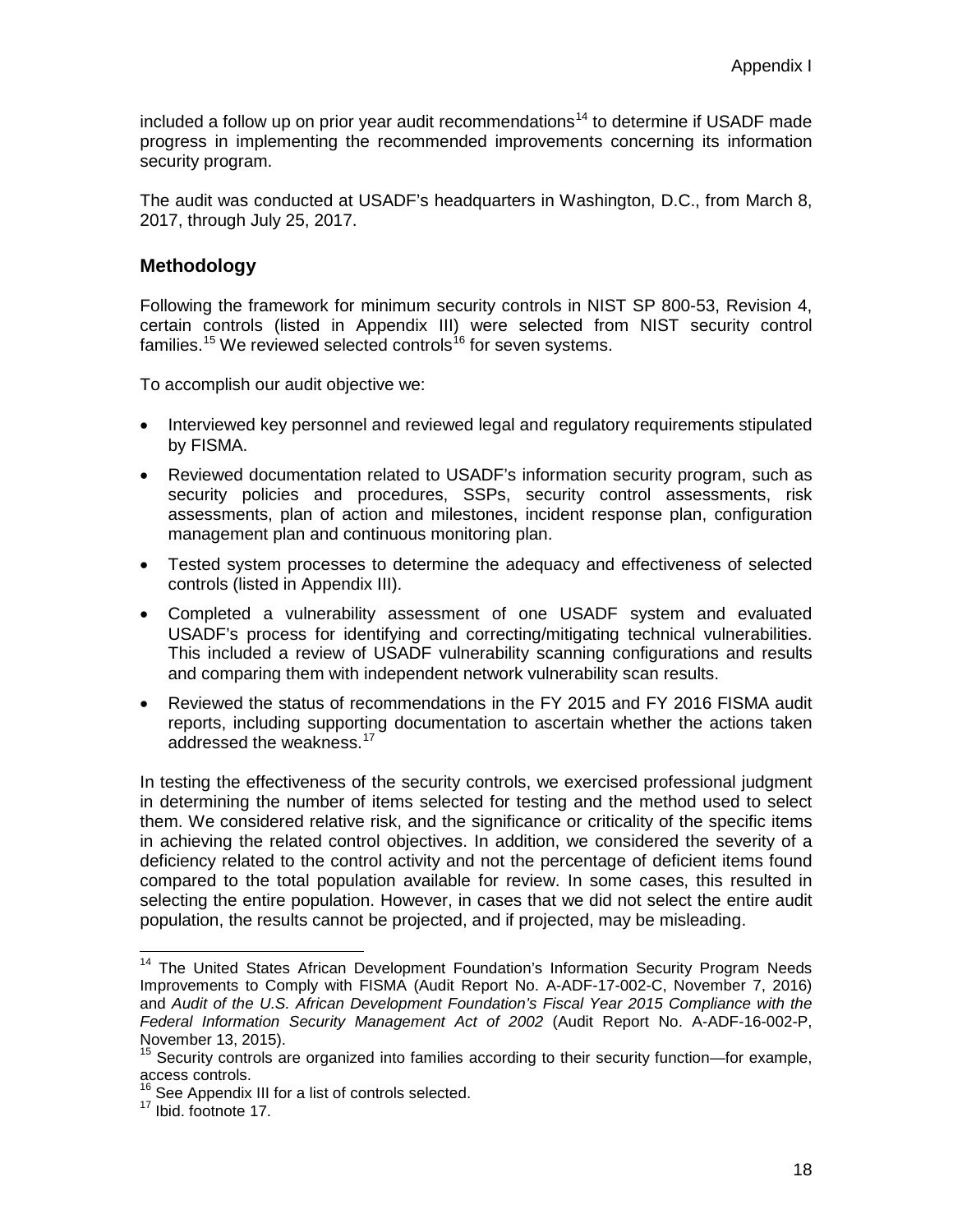### MANAGEMENT COMMENTS



September 12, 2017

Mr. Alvin Brown Deputy Assistant Inspector General for Audit USAID, Officer of the Inspector General 1300 Pennsylvania Avenue, NW Washington, DC 20523

Subject: Audit of the United States African Development Foundation (USADF) Response to the Draft Audit Report on USADF's Compliance with FISMA for FY 2017 (Report No. A-ADF-17-00X-C)

Dear Mr. Brown:

This letter responds to the findings presented in your above-captioned draft report. We appreciate your staff efforts in working with us to improve the Foundation's information security program and compliance with the provisions of the Federal Information Security Management Act of 2014 and NIST SP 800-53. We have reviewed your report and have the following comments in response to your recommendations.

**Recommendation No. 1:** We recommend that the United States African Development Foundation's Chief Information Security Officer strengthen the organization-wide information security program in accordance with National Institute of Standards and Technology standards by establishing and implementing documented processes to:

- Establish, communicate and implement an organization wide risk management strategy for operation and use of the foundation's information systems in accordance with National Institute of Standards and Technology standards.
- Review and update the system security plans to reflect National Institute of Standards and Technology Special Publication 800-53, Revision 4, "Security and Privacy Controls for Federal Information Systems and Organizations." At a minimum, this should include a determination whether the security requirements and controls for the system are adequately documented and reflect the current information system environment.
- Perform information system security assessments on an annual basis in accordance with USADF's policy.
- Review and update the system risk assessments to account for all known vulnerabilities, threat sources, and security controls planned or in place, and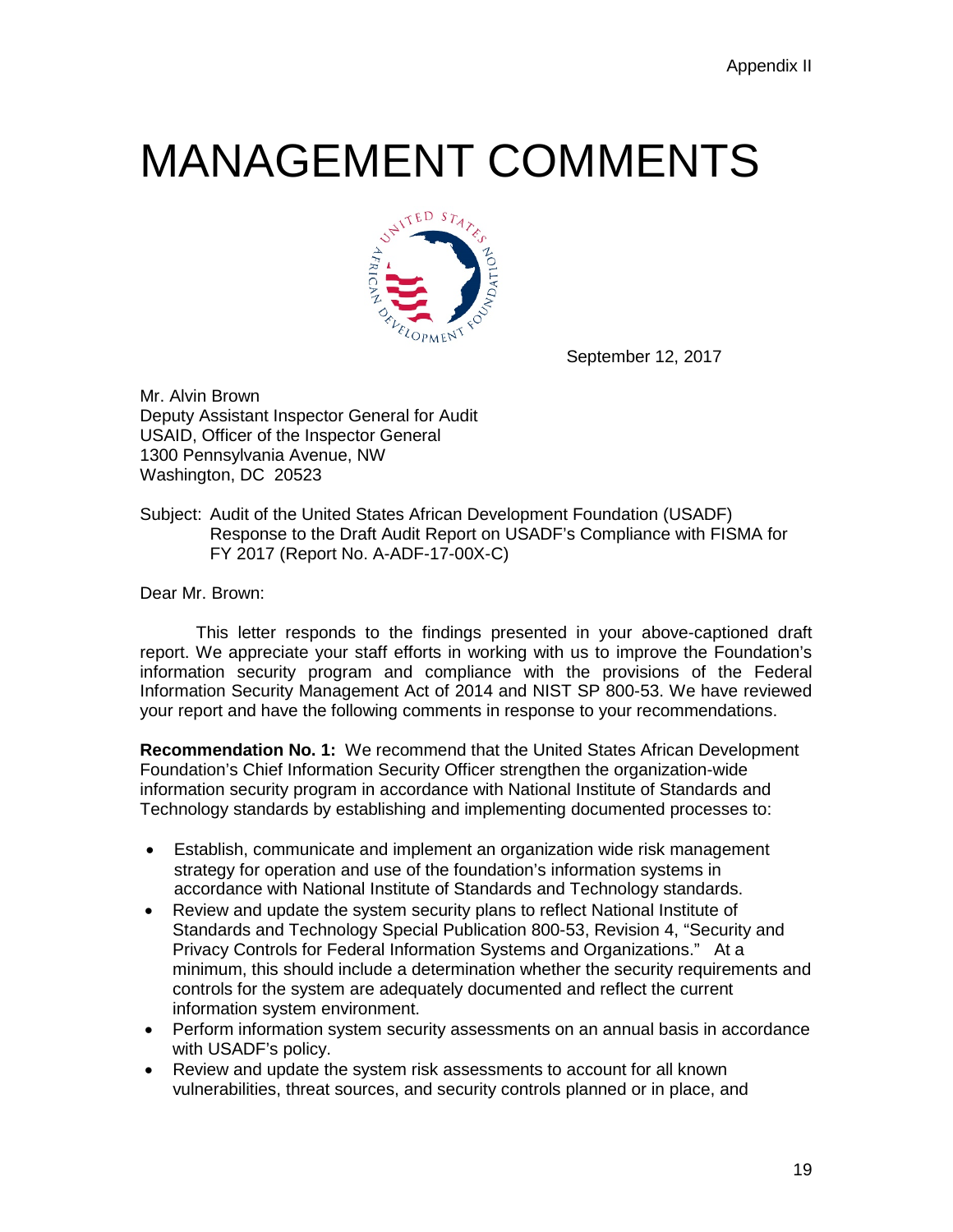determine the residual risk to ensure the authorizing official has appropriate knowledge of the state of the information systems' security.

• Identify all known security weaknesses, estimated completion dates and associated corrective plans in the plan of action and milestones and demonstrate recommendations are effectively remediated prior to closing them.

We accept the recommendation that the United African Development Foundation's Chief Information Security Officer strengthen the organization-wide information security program in accordance with National Institute of Standards and Technology standards by establishing and implementing documented processes to:

- Establish, communicate and implement an organization-wide risk management strategy for operation and use of the foundation's information systems in accordance with National Institute of Standards and Technology standards.
- Review and update the system security plans to reflect National Institute of Standards and Technology Publication 800-53, Revision 4, "Security and Privacy Controls for Federal Information Systems and Organizations." At a minimum, this will include a determination with the security requirements and controls for the system are adequately documented and reflect the current information system environment.
- Perform information system security assessment on an annual basis in accordance with USADF's policy.
- Review and update the system risk assessments to account for all known vulnerabilities, threat sources, and security controls planned or in place, and determine the residual risk to ensure the authorizing official has appropriate knowledge of the state of the information systems' security.
- Identify all known security weaknesses, estimated completion dates and associated corrective plans in the plan of action and milestones and demonstrate recommendations are effectively remediated prior to closing them.

Final action on this finding and recommendation will be completed by April 30, 2018.

**Recommendation No. 2:** We recommend that the United States African Development Foundation's Chief Information Security Officer develop and implement a documented process to track and remediate vulnerabilities in accordance with the USADF's policy. This includes confirming patches are applied in a timely manner and tested prior to implementation in accordance with USADF policy.

> We accept the recommendation that the United African Development Foundation's Chief Information Security Officer develop and implement a documented process to track and remediate vulnerabilities in accordance with the USADF's policy. This includes confirming patches are applied in a timely manner and tested prior to implementation in accordance with USADF policy. Final action on this finding and recommendation will be completed by January 15, 2018.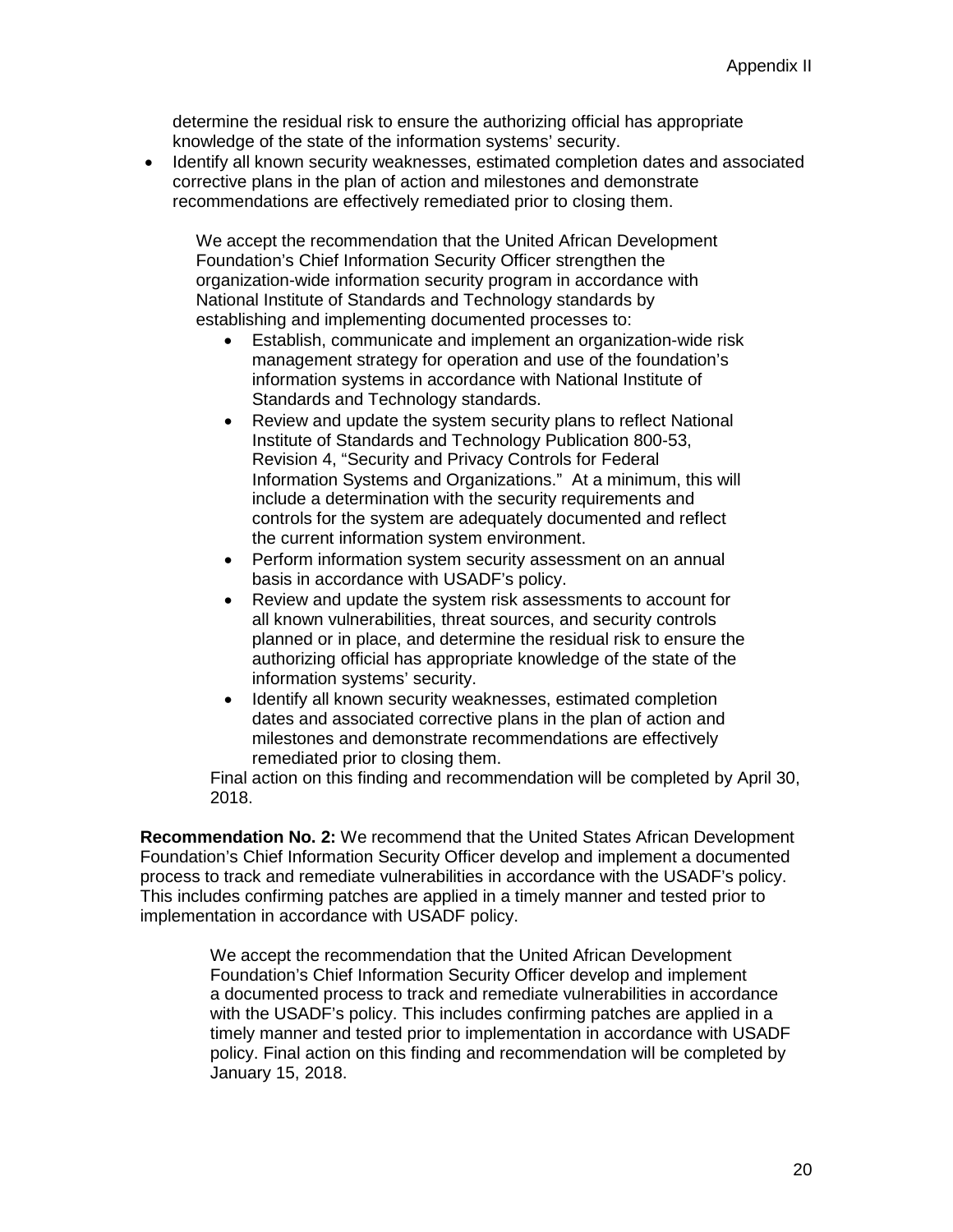**Recommendation No. 3:** We recommend that the United States African Development Foundation's Chief Information Security Officer develop and implement a documented process to migrate unsupported applications from their existing platform to vendorsupported platforms. That process must document the risks, required approvals, and adequate mitigating controls for unsupported software until it can be migrated to vendorsupported platforms.

We accept the recommendation that the United States African Development Foundation's Chief Information Security Officer develop and implement a documented process to migrate unsupported applications from their existing platform to vendor-supported platforms. That process will document the risks, required approvals, and adequate mitigating controls for unsupported software until it can be migrated to vendor supported platforms. Final action on this finding and recommendation will be completed by March 15, 2018.

**Recommendation No. 4:** We recommend that the United States African Development Foundation's Chief Information Security Officer develop and implement a written process to enforce the immediate disabling of employee user accounts upon separation from the organization and perform account recertification in accordance with USADF policy, including adhering to the required frequency for recertifying accounts and providing responses.

We accept the recommendation that the United States African Development Foundation's Chief Information Security Officer develop and implement a written process to enforce the immediate disabling of employee user accounts upon separation from the organization and perform account recertification in accordance with USADF policy, including adhering to the required frequency for recertifying accounts and providing responses. Final action on this finding and recommendation will be completed by November 1, 2017.

/s/ C.D. Glin President

cc:

Solomon Chi, Chief Information Security Officer David Blaine, Chief Information Officer Mathieu Zahui, CFO Ellen Teel, Senior Auditor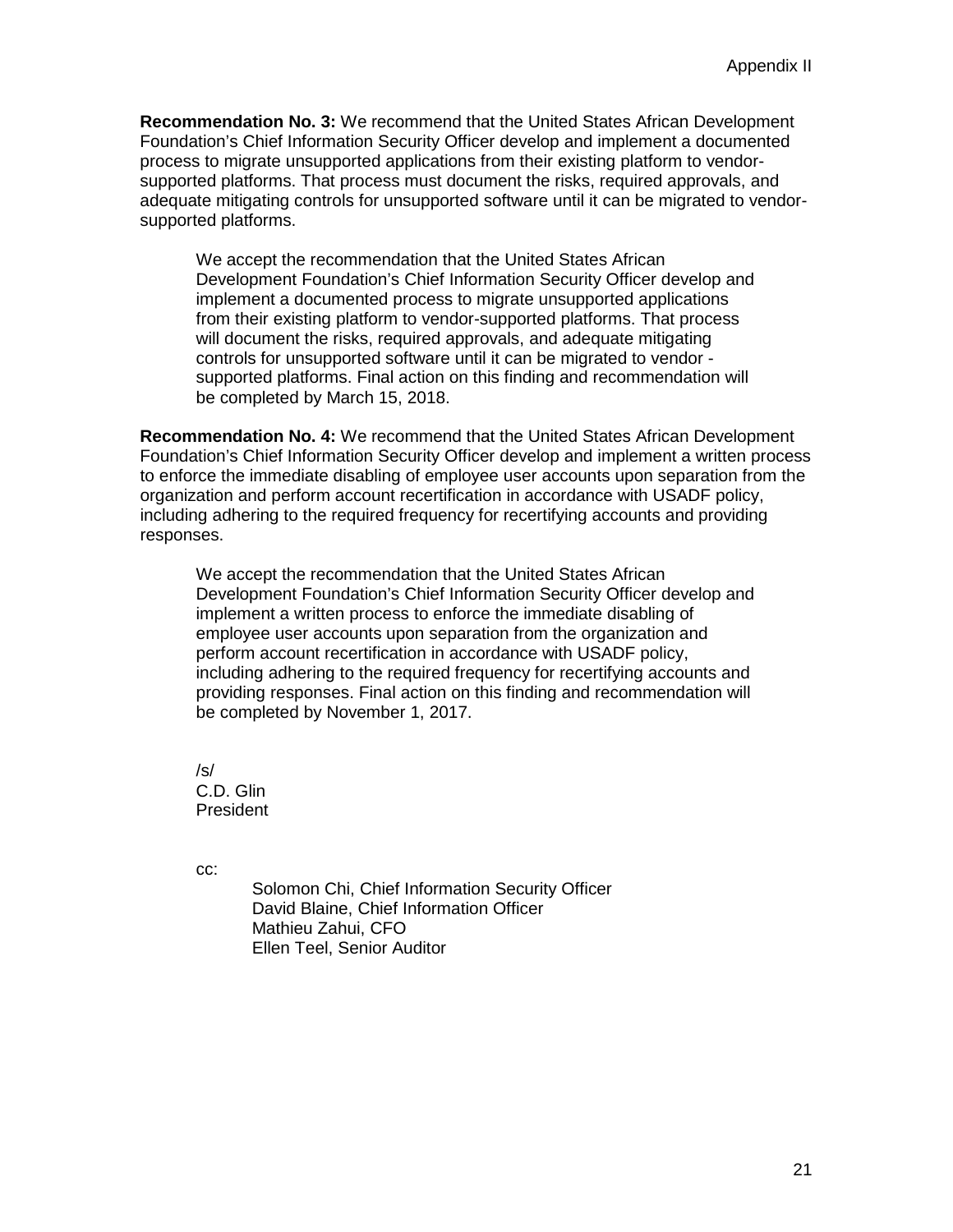## SUMMARY OF CONTROLS REVIEWED

The following table provides a summary of the controls selected for review for the FY 2017 audit. We did not review each control for each system. Additional controls were reviewed as a result of follow up testing for prior year recommendations.

| <b>Control No.</b> | <b>Control Name</b>                                              | # of Systems<br><b>Reviewed</b> |
|--------------------|------------------------------------------------------------------|---------------------------------|
| $AC-1$             | <b>Access Control Policy and Procedures</b>                      | 1                               |
| $AC-2$             | <b>Account Management</b>                                        | 6                               |
| $AC-3$             | <b>Access Enforcement</b>                                        | 1                               |
| $AC-5$             | <b>Separation of Duties</b>                                      | $\mathbf 1$                     |
| $AC-7$             | Unsuccessful Login Attempts                                      | $\mathbf 1$                     |
| <b>AC-17</b>       | <b>Remote Access</b>                                             | $\overline{2}$                  |
| $AC-19$            | <b>Access Control for Mobile Devices</b>                         | 1                               |
| $AT-1$             | Security Awareness and Training Policy and<br>Procedures         | $\mathbf{1}$                    |
| $AT-2$             | <b>Security Awareness</b>                                        | $\overline{2}$                  |
| $AT-3$             | <b>Security Training</b>                                         | $\overline{2}$                  |
| $AU-2$             | <b>Audit Events</b>                                              | 1                               |
| $AU-6$             | Audit Review, Analysis, and Reporting                            | 1                               |
| $CA-1$             | Security Assessment and Authorization Policies and<br>Procedures | $\overline{1}$                  |
| $CA-2$             | <b>Security Assessments</b>                                      | 1                               |
| $CA-3$             | <b>System Interconnections</b>                                   | 1                               |
| $CA-5$             | Plan of Action and Milestones                                    | 1                               |
| $CA-6$             | <b>Security Authorization</b>                                    | 1                               |
| $CA-7$             | <b>Continuous Monitoring</b>                                     | 1                               |
| $CM-1$             | <b>Configuration Management Policy and Procedures</b>            | $\overline{1}$                  |
| $CM-2$             | <b>Baseline Configuration</b>                                    | 1                               |
| $CM-4$             | <b>Security Impact Analysis</b>                                  | 1                               |
| CM-6               | <b>Configuration Settings</b>                                    | 1                               |
| $CM-7$             | <b>Least Functionality</b>                                       | $\overline{1}$                  |
| $CM-8$             | Information System Component Inventory                           | $\overline{1}$                  |
| <b>CM-10</b>       | <b>Software Usage Restrictions</b>                               | 1                               |
| $CP-1$             | <b>Contingency Planning Policy and Procedures</b>                | 1                               |
| $CP-2$             | <b>Contingency Plan</b>                                          | 1                               |
| $CP-3$             | <b>Contingency Training</b>                                      | 1                               |
| $CP-4$             | Contingency Plan Testing and Exercises                           | 1                               |
| $CP-7$             | <b>Alternate Processing Site</b>                                 | 1                               |
| CP-9               | Information System Backup                                        | $\mathbf 1$                     |
| $CP-10$            | Information System Recovery and Reconstitution                   | 1                               |
| $IA-1$             | Identification and Authentication Policy and<br>Procedures       | $\mathbf{1}$                    |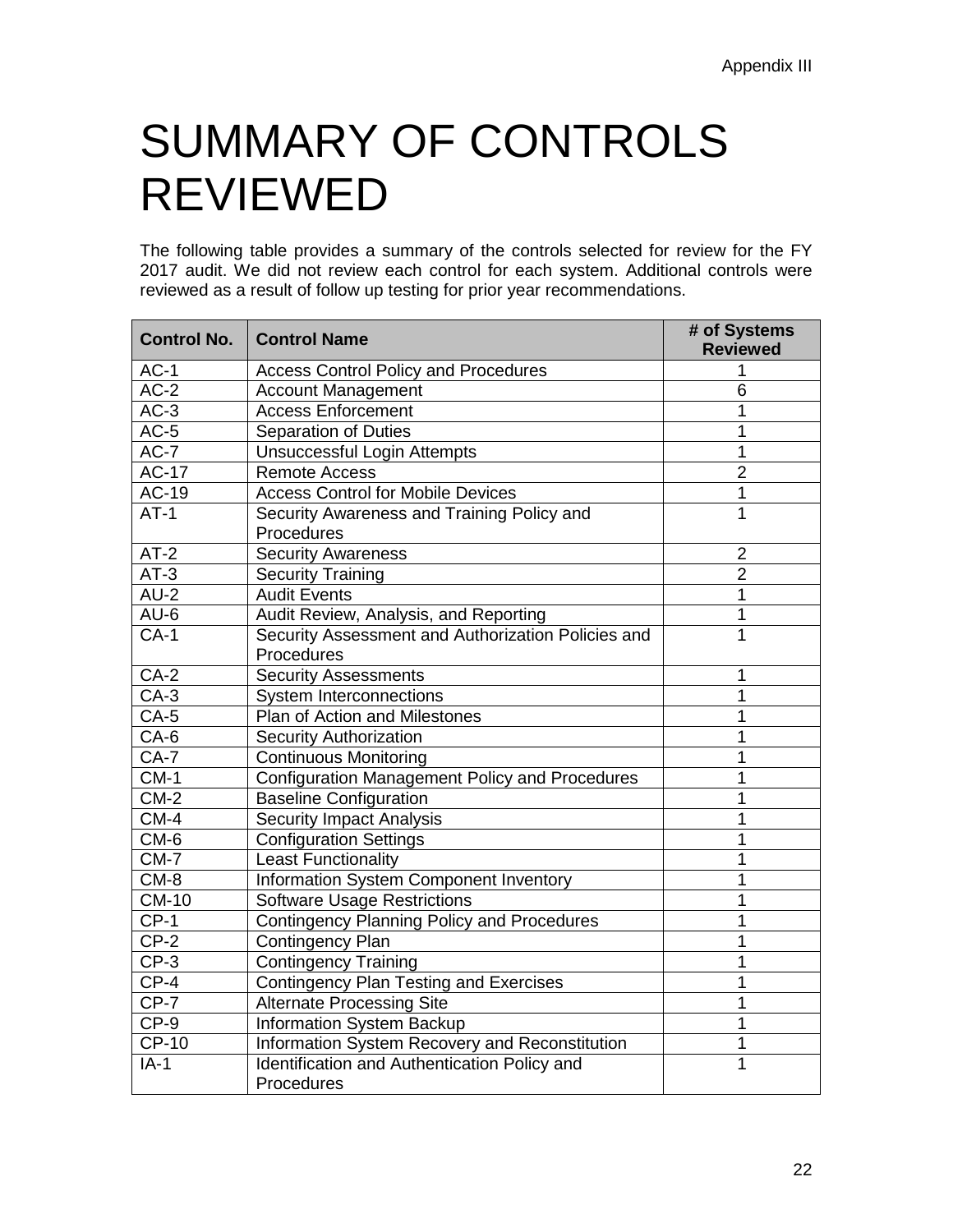| <b>Control No.</b> | <b>Control Name</b>                               | # of Systems<br><b>Reviewed</b> |
|--------------------|---------------------------------------------------|---------------------------------|
| $IA-2$             | Identification and Authentication (Organizational |                                 |
|                    | Users)                                            |                                 |
| $IA-4$             | <b>Identifier Management</b>                      | 1                               |
| $IA-5$             | Authenticator Management                          | 1                               |
| $IA-6$             | <b>Authenticator Feedback</b>                     | 1                               |
| $IA-7$             | <b>Cryptographic Module Authentication</b>        | 1                               |
| $IA-8$             | Identification and Authentication (Non-           | 1                               |
|                    | <b>Organizational Users)</b>                      |                                 |
| $IR-1$             | Incident Response Policy and Procedures           | 1                               |
| $IR-4$             | Incident Handling                                 | 1                               |
| $IR-5$             | <b>Incident Monitoring</b>                        | 1                               |
| $IR-6$             | Incident Reporting                                | 1                               |
| $IR-8$             | Incident Response Plan                            | 1                               |
| $PL-1$             | Security Planning Policy and Procedures           | 1                               |
| $PL-2$             | <b>System Security Plan</b>                       | 1                               |
| $PL-4$             | <b>Rules of Behavior</b>                          | 1                               |
| <b>PS-1</b>        | Personnel and Security Policy and Procedures      | 1                               |
| <b>PS-6</b>        | <b>Access Agreements</b>                          | 1                               |
| <b>RA-1</b>        | <b>Risk Assessment Policy and Procedures</b>      | 1                               |
| <b>RA-2</b>        | <b>Security Categorization</b>                    | 1                               |
| <b>RA-3</b>        | <b>Risk Assessment</b>                            | 7                               |
| <b>RA-5</b>        | <b>Vulnerability Scanning</b>                     | 1                               |
| <b>SA-1</b>        | System and Services Acquisition Policy and        | 1                               |
|                    | Procedures                                        |                                 |
| <b>SA-4</b>        | <b>Acquisition's Process</b>                      | 1                               |
| <b>SA-9</b>        | <b>External Information System Services</b>       | 7                               |
| SC-7               | <b>Boundary Protection</b>                        | 1                               |
|                    | Secure Name/Address Resolution Service            | 1                               |
| <b>SC-20</b>       | (Authoritative Source)                            |                                 |
| $SI-2$             | <b>Flaw Remediation</b>                           | 1                               |
| $SI-3$             | <b>Malicious Code Protection</b>                  | 1                               |
| $SI-4$             | <b>Information System Monitoring</b>              | 1                               |
| <b>PM-1</b>        | Information Security Program Plan                 | 1                               |
| $PM-4$             | Plan of Action and Milestones Process             | 1                               |
| <b>PM-5</b>        | Information System Inventory                      | 1                               |
| <b>PM-7</b>        | <b>Enterprise Architecture</b>                    | 1                               |
| <b>PM-9</b>        | <b>Risk Management Strategy</b>                   | 1                               |
| <b>PM-10</b>       | <b>Security Authorization Process</b>             | $\overline{2}$                  |
| <b>PM-11</b>       | Mission/Business Process Definition               | 1                               |
| $IP-1$             | Consent                                           | 1                               |
| $IP-4$             | <b>Complaint Management</b>                       | 1                               |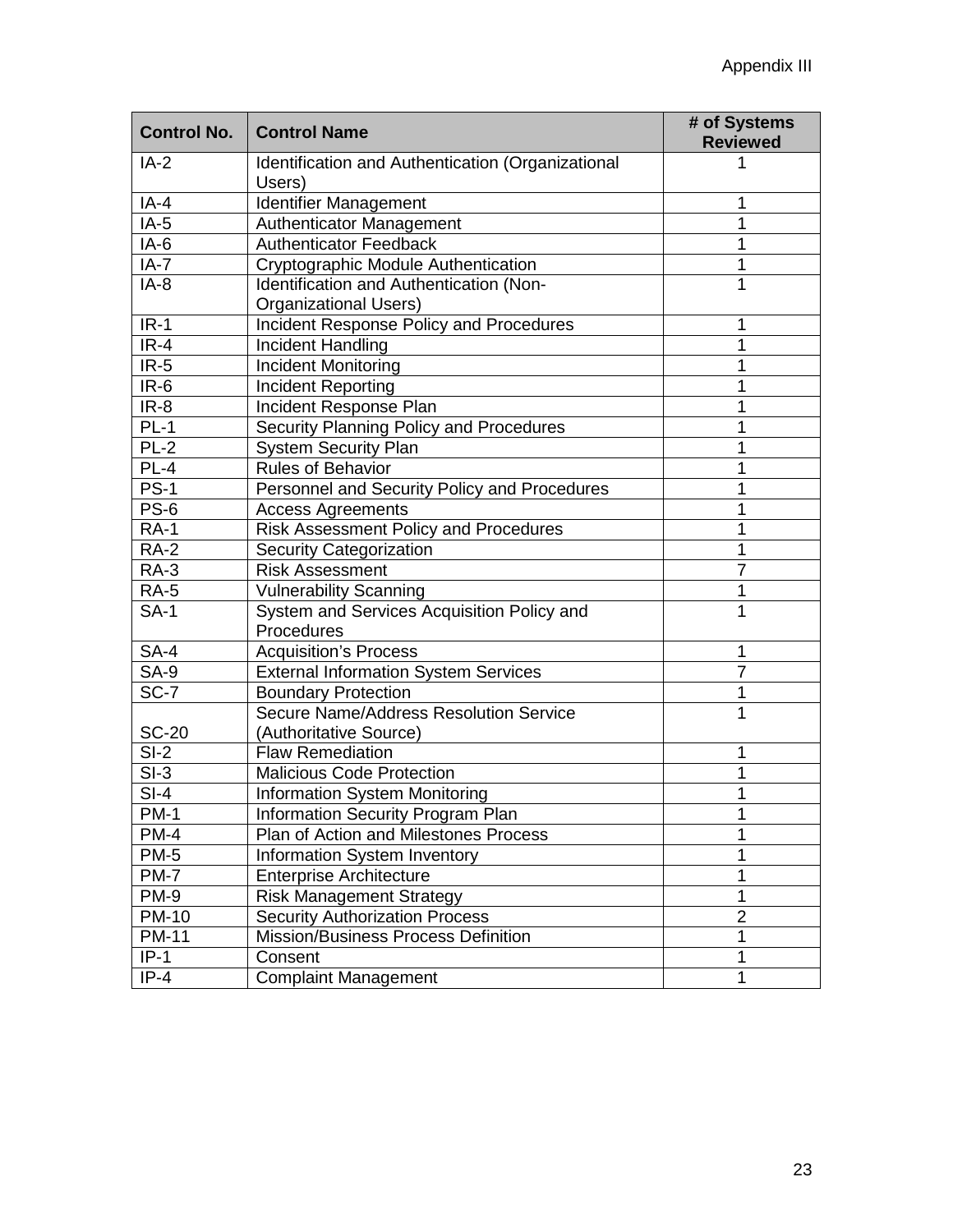### PRIOR RECOMMENDATIONS IMPLEMENTED DURING FIELDWORK

|     | FY 2015 Audit Recommendation <sup>18</sup>                                                                                                                                                                                                                                                                                                                                                                                                              |
|-----|---------------------------------------------------------------------------------------------------------------------------------------------------------------------------------------------------------------------------------------------------------------------------------------------------------------------------------------------------------------------------------------------------------------------------------------------------------|
| No. |                                                                                                                                                                                                                                                                                                                                                                                                                                                         |
| 10  | We recommend that the United States African Development<br>Foundation's Chief Financial Officer update the Contingency Plan for the<br>General Support System and Program Support System to reflect the<br>transition to cloud-based service providers.                                                                                                                                                                                                 |
| No. | FY 2016 Audit Recommendation <sup>19</sup>                                                                                                                                                                                                                                                                                                                                                                                                              |
| 23  | We recommend that the United States African Development<br>Foundation's Chief Information Security Officer document and<br>implement a process to reevaluate the security categorization of the<br>general support, travel, and human resources systems in accordance<br>with the Office of Management and Budget and National Institute of<br>Standards and Technology guidance given that the systems contain<br>personally identifiable information. |

<span id="page-32-0"></span><sup>18</sup> *Audit of the U.S. African Development Foundation's Fiscal Year 2015 Compliance with the Federal Information Security Management Act of 2002* (Audit Report No. A-ADF-16-002-P,  $\overline{\phantom{a}}$ 

<span id="page-32-1"></span><sup>19</sup> The United States African Development Foundation's Information Security Program Needs Improvements to Comply with FISMA (Audit Report No. A-ADF-17-002-C, November 7, 2016).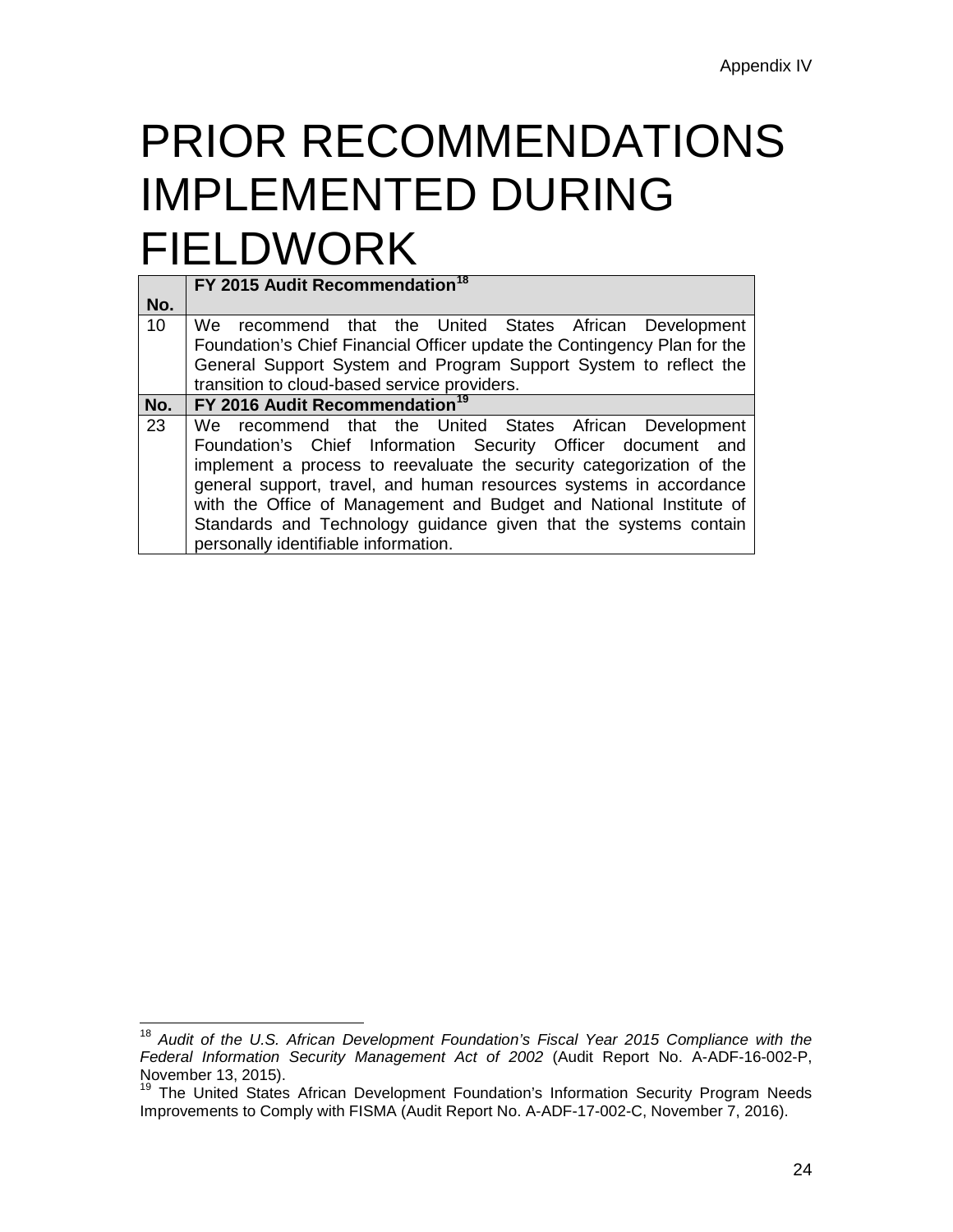### PRIOR RECOMMENDATIONS USADF CLOSED WITHOUT ADEQUATE REMEDIATION

| No.            | FY 2015 Audit Recommendation <sup>20</sup>                                                                                                                                                                                                                                                                                                                                                                                                                                                                                                                                                                                 |
|----------------|----------------------------------------------------------------------------------------------------------------------------------------------------------------------------------------------------------------------------------------------------------------------------------------------------------------------------------------------------------------------------------------------------------------------------------------------------------------------------------------------------------------------------------------------------------------------------------------------------------------------------|
| 3              | recommend that<br>the United States<br>We<br>African Development<br>Financial Officer develop and<br>Chief<br>Foundation's<br>implement a<br>documented process to review and update the USADF General Support<br>System's System Security Plan on an annual basis. At a minimum, this                                                                                                                                                                                                                                                                                                                                     |
|                | should include a determination whether the security requirements and<br>controls for the system are adequately documented and reflect the<br>current information system environment.                                                                                                                                                                                                                                                                                                                                                                                                                                       |
| No.            | FY 2016 Audit Recommendation <sup>21</sup>                                                                                                                                                                                                                                                                                                                                                                                                                                                                                                                                                                                 |
| $\overline{2}$ | recommend that the United<br><b>States</b><br>African<br>We.<br>Development<br>Foundation's Chief Information Security Officer document and<br>implement a process to review and update system security plans to<br>reflect National Institute of Standards and Technology Special<br>Publication 800-53, Revision 4, "Security and Privacy Controls for<br>Federal Information Systems and Organizations." At a minimum, this<br>process should include determining whether the security requirements<br>and controls for the system are adequately documented and reflect the<br>current information system environment. |
| 3              | recommend that the United States African Development<br>We<br>Chief Information Security Officer<br>document and<br>Foundation's<br>implement a process to perform security assessments in accordance<br>with National Institute of Standards and Technology standards. This<br>process should include documenting assessment procedures to be used<br>to determine security control effectiveness and testing the operating<br>effectiveness of security controls.                                                                                                                                                        |
| 4              | We recommend that the United<br><b>States</b><br>African Development<br>Chief Information Security Officer document and<br>Foundation's<br>implement a process for assessing risk in internal and cloud service<br>provider's systems-taking into account all known vulnerabilities and<br>threat sources, security controls planned or in place, and residual risk-<br>to make the authorizing official for each system aware of its security<br>state.                                                                                                                                                                   |

 $\overline{a}$ 

<span id="page-33-1"></span><span id="page-33-0"></span><sup>&</sup>lt;sup>20</sup> Ibid. footnote 22.<br><sup>21</sup> Ibid. footnote 23.